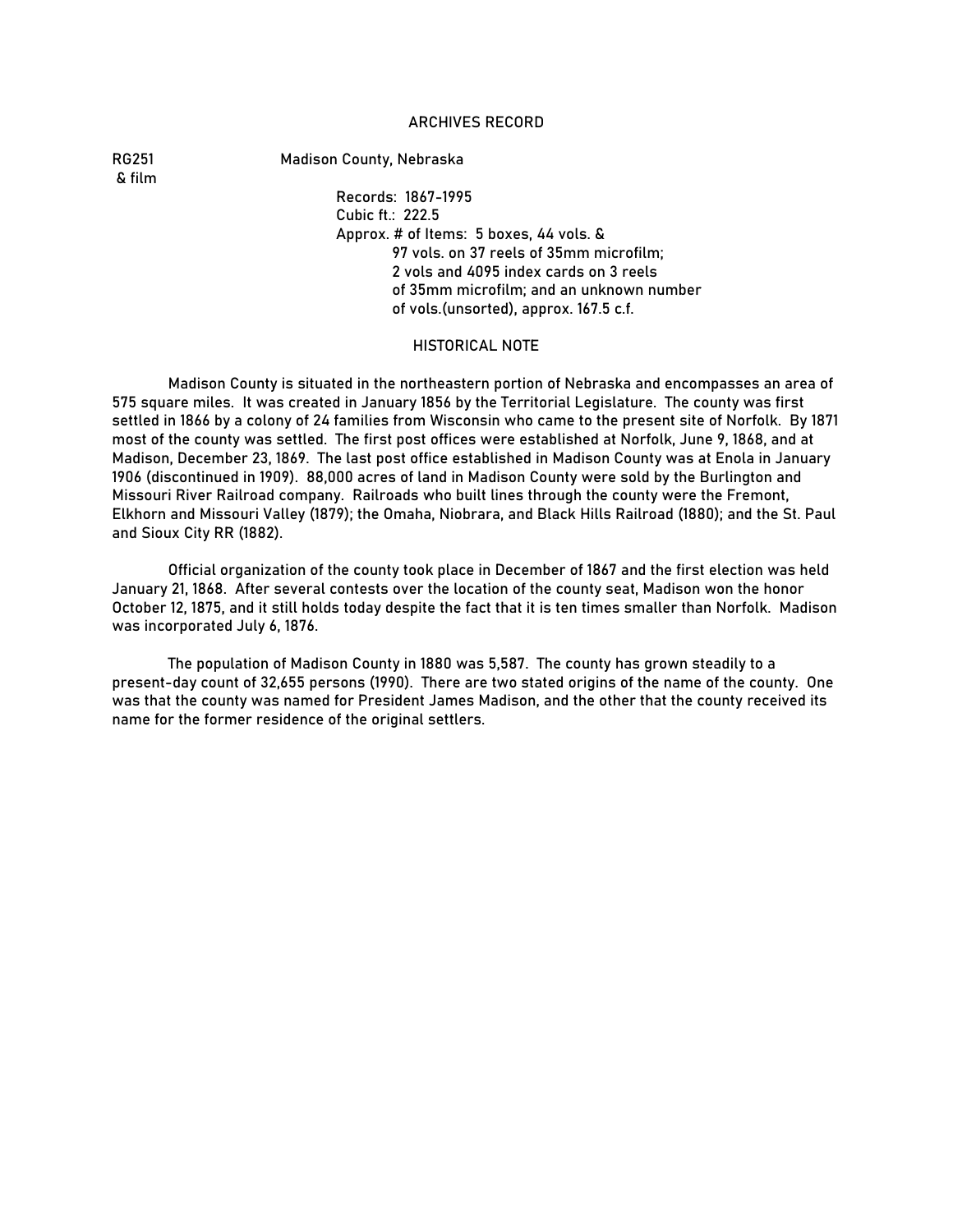ADDED ENTRIES:

Barnes, F. W. (Surveyor) Beels, George N., 1850-1929 BURLINGTON AND MISSOURI RIVER RAILROAD IN NEBRASKA CHURCHES--NEBRASKA--MADISON COUNTY Condon, John R. (Surveyor) Correvon, George (Justice of the Peace) COUNTY COURTS--NEBRASKA--MADISON COUNTY COUNTY GOVERNMENT--RECORDS AND CORRESPONDENCE Eiseley, C. F. (Justice of the Peace) ELECTIONS--NEBRASKA--MADISON COUNTY FREMONT, ELKHORN, AND MISSOURI VALLEY RAILROAD Fryer, Cleo J. (Surveyor) Gerecke, Herman, 1844-1936 Gregory, Uriah, 1826-1896 Hayes, Samuel W. (Samuel Warren), 1820-1913 Huntley, C. L. (Surveyor) INCORPORATIONS--NEBRASKA--MADISON COUNTY JUSTICES OF THE PEACE--NEBRASKA--MADISON COUNTY Latimer, George A. (Surveyor) MARRIAGES--NEBRASKA--MADISON COUNTY OMAHA, NIOBRARA, AND BLACK HILLS RAILROAD PERSONAL PROPERTY--NEBRASKA--MADISON COUNTY REAL PROPERTY--VALUATION--NEBRASKA--MADISON COUNTY RELIGIOUS SOCIETIES--NEBRASKA--MADISON COUNTY ROADS--SURVEYS--NEBRASKA--MADISON COUNTY School District #52 (Madison County, Neb.) SCHOOL LAND--NEBRASKA--MADISON COUNTY SMITH, CLINTON S., 1862-1930 SURVEYS--NEBRASKA--MADISON COUNTY TAXATION--NEBRASKA--MADISON COUNTY TAXATION OF PERSONAL PROPERTY--NEBRASKA--MADISON COUNTY Thatch, Andrew J., 1842-1921 TOWNSHIP GOVERNMENT--NEBRASKA--MADISON COUNTY Tracy, Herbert H., 1882-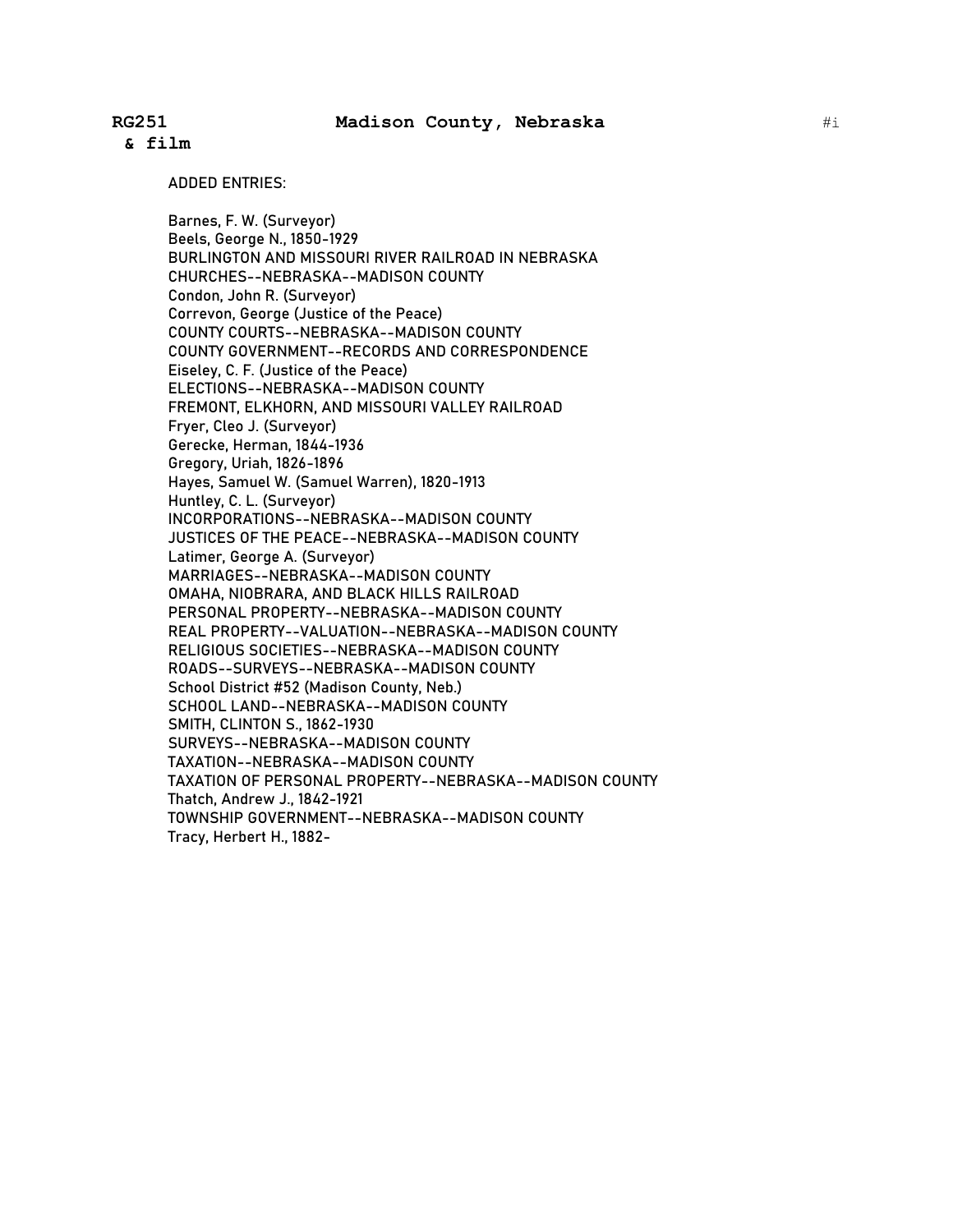# **RG251 Madison County, Nebraska**

### SCOPE AND CONTENT NOTE

This collection contains the records of Madison County arranged into eleven subgroups: 1) Assessment Records, 1874-1967; 2) County Treasurer,1867-1975; 3) County Board of Commissioners, 1868-1975; 4) Election Records, 1868-1976; 5) County Clerk, 1868-1995; 6) Register of Deeds; 7) County Surveyor, 1869-1977; 8) County Court, 1872-1946; 9) District Court; 10) Superintendent of Schools; and 11) School Districts, 1897-1909.

Subgroups One and Two, Assessments and Tax Lists, are currently unfilmed and basically unorganized. The inventory for these subgroups is a priliminary inventory and accurate contents will not be known until organization of these subgroups for filming purposes.

Subgroup One, Assessor, consists of Real and Personal property assessment schedules, 1874- 1908; Real Estate Assessments, 1908-1967; and Personal Property Assessment Schedules, 1908-1960 (non-inclusive). Included in subgroup two are Real and Personal Tax Lists for the county, 1867-1964, Delinquent Tax Lists, 1869-1943; Tax Sale and Redemption Records, Special Assessment Vols., 1923-1966; and School Land Records, 1870-1975. Also included are precinct assessors worksheets, 1884 and acreage reports for several precincts, 1883-1885. Tax Rolls for the county exist on microfiche for the years 1981 to current. See archivist for access to the microfiche.

Subgroup Three, County Board of Commissioners, records the minutes of the County Board's regular meetings, 1868-1975. This subgroup is on microfilm and can be found shelved in the microfilm reference room under RG251. Included in box one is a petition for change of county seat, 1892 and State Census returns for Norfolk & Emrick precincts, 1883.

A portion of Subgroup Four, Election Records, is also on microfilm and continues the film rolls of Subgroup Three. These record the abstract of votes cast at general, primary, special, and precinct elections held in Madison County, Nebraska. Also included is an Election Board record, 1934-1970, which lists officers of elections for the different townships and precincts,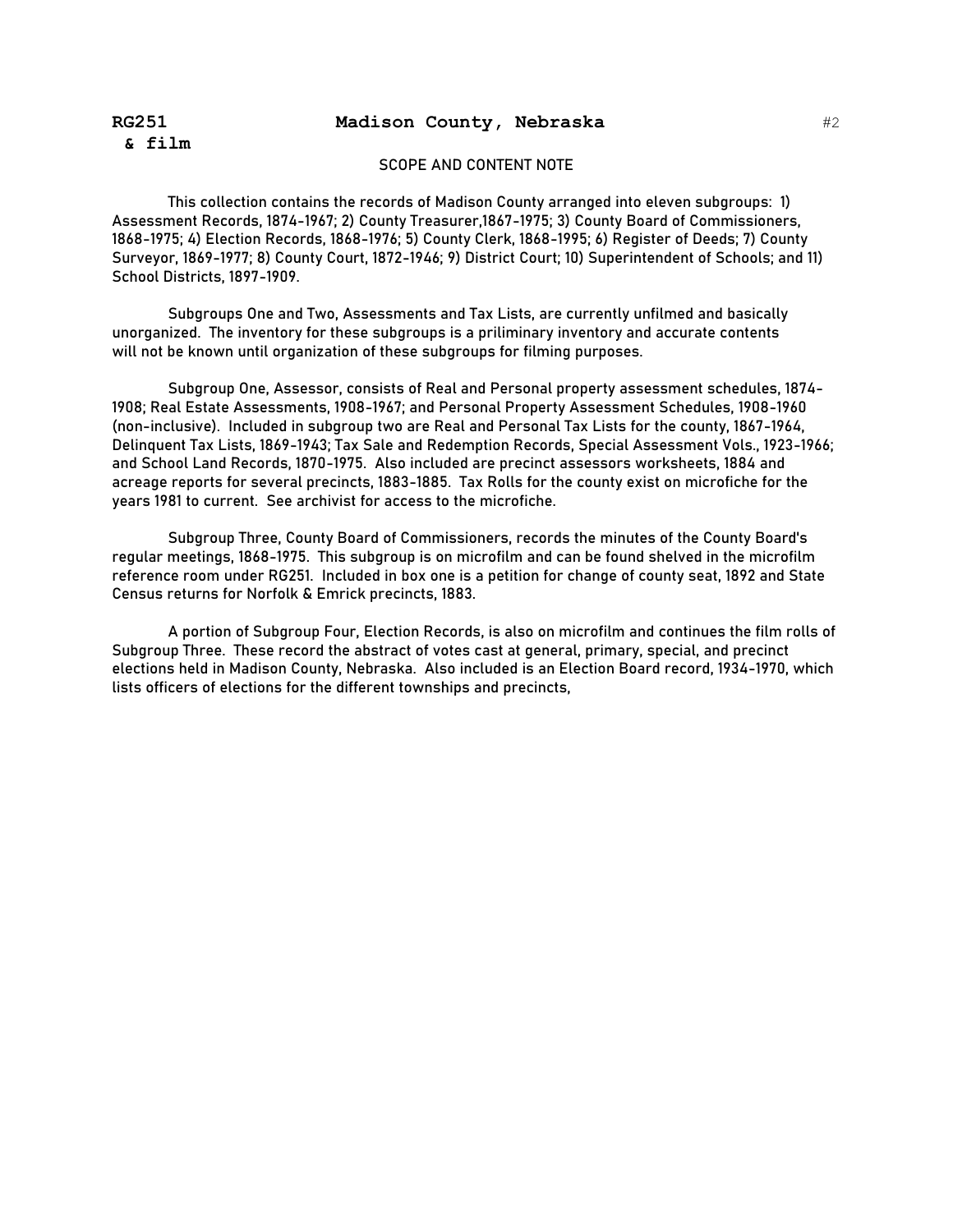#### **& film**

and an Absent and Disabled Voters Registration record for elections dating 1944-1968.

Subgroup Five, County Clerk, is partially on microfilm. The microfilm portion, Series One and Two, continues the film rolls of Subgroup Four. Series One records contracts and articles of incorporation for firms and associations registered in Madison County, 1875-1948. Volume one of Series Two, Miscellaneous Volumes, 1870-1930, can be found on roll number ten, immediately following Series One of this subgroup. It records articles of incorporation and organization documents for churches and religious societies founded in Madison County, 1870-1922. The other miscellaneous volume is a liquor bond register, 1917-1930. Also included in this series are press releases for the county ASCS, 1940-1965 and a militia list, 1913. Series Three of this subgroup contains individual township clerk's registers recording minutes, etc. of township boards of Madison County, 1889-1891.

Series Five of Subgroup Five contains the Marriage Records of Madison County, 1868-1995 on microfilm. Indexes are dated, 1868-1995 and Licenses and Certificates run through December 1993. These records were microfilmed at the county courthouse by the Genealogical Society of Utah with the cooperation of the county clerk and the Nebraska State Historical Society. Licenses 1987 and following have been edited before microfilming to remove confidential information as defined by section 71-602, R.R.S. Nebr. 1990. The original records remain at the county courthouse.

There are currently no records in storage for Subgroup Six, Register of Deeds.

Subgroup Seven, County Surveyor, includes plat books and surveyors records on microfilm, 1872-1977, and blueprints of Norfolk subdivisions, 1914, not on microfilm. Also included in this subgroup are two volumes which record the history of Madison County Roads, 1869-1920. Two boxes of undated section maps registering property owners for each section was weeded from the Paul Riley manuscript collection. The origin and reason for the maps is not known.

The bulk of Subgroup Eight, County Court, exists on microfilm. Included are County Court Dockets, 1872-1910 and Justice of the Peace Dockets, mainly for Norfolk Precinct, 1883-1903. An additional thirteen volumes of Justice Dockets, 1902-1946, not yet microfilmed, are also contained in the subgroup.

There are no records for the Madison County District Court, Subgroup Nine, or Madison County Superintendent of Schools, Subgroup Ten, in storage at the State Archives.

Subgroup Eleven, School Districts, is divided into two series: 1) School District #52; and 2) Misc. School Districts, 1880-1979. The records of Series One include Attendance and grade summary records, 1897-1909; Text Book Registers, 1892-1909; and a School District Director's Record, 1900-1909, which contains the minutes of school district meetings, 1900-1905, lists of school officials, 1899-1909, teachers contracts, 1900-1903, fiscal and treasurer's records, 1900-1905, and annual reports of the school district, 1901-1904. Also included in this Series are school census reports for the district, 1904-1909.

Series two contains misc. school district records recently accessioned into the Archives including records for districts #9, #26, #51, #53, #88. Attendance Registers, Lesson Plans, Treasurer's record books, secretary's records, and director's records are included.

The bulk of the records of Madison County were submitted for storage in the State Archives in September of 1977. Microfilm copies were produced for the records of Subgroups Three thru Seven in October of that year. The Commissioners Proceedings, Election Records, and Surveyor's records were returned to the county after microfilming. Court and Justice Dockets, which came to the State Archives on September 29, 1975, were microfilmed by the Historical Society in September 1982. The records of School District #52 were loaned to the Society for microfilming by Miss Luava Hoffman of Norfolk, Nebraska in June of 1973.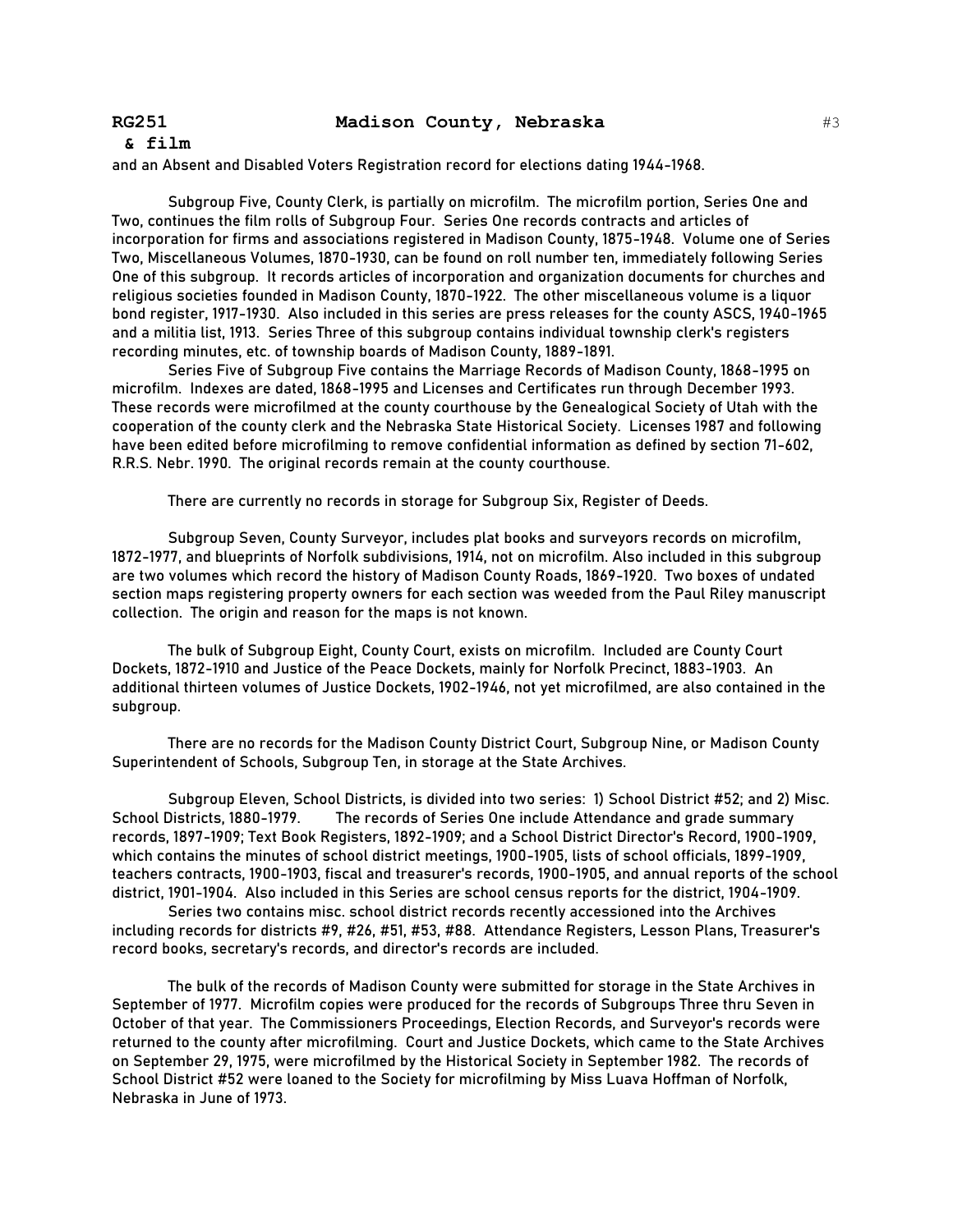#### **DESCRIPTION**

#### SUBGROUP ONE ASSESSMENT RECORDS, 1874-1967

SERIES ONE ASSESSMENT SCHEDULES, 1874-1967

NOTE: This series has not as yet been organized. A volume by volume inventory is not available. The approximately 100 cubic feet of records from the Assessor's office include:

> Real & Personal Property Assessments, 1874-1908 Real Estate Assessments, 1908-1967 Personal Property Assessments, 1908-1920 Personal Property Assessments, 1930 Personal Property Assessments, 1955 Personal Property Assessments, 1960

### SERIES TWO PRECINCT ASSESSMENT RECORDS, 1883-1889

B.1 Precinct Assessors Worksheets, 1884 Shell Creek Precinct; Norfolk Precinct; Jefferson Precinct; Green Garden Precinct; Union Creek Precinct; Fairview & Grove Precincts

> Personal Property Schedules, Deer Creek Pct, 1994 Assessment, Newman Grove State Bank, 1889

### SERIES THREE ACREAGE REPORTS, 1883-1885

- B.1 Acreage Reports Shell Creek Precinct, 1883 Deer Creek Precinct, 1993-1884 Norfolk, Battle Creek, Highland & Fairview precincts, 1884 Highland Precinct, 1885
- SERIES FOUR TAX ROLLS, 1981-current
- CAPS Fiche Tax Rolls for Madison County Personal and Real Estate valuations are available for reference (see Archivist)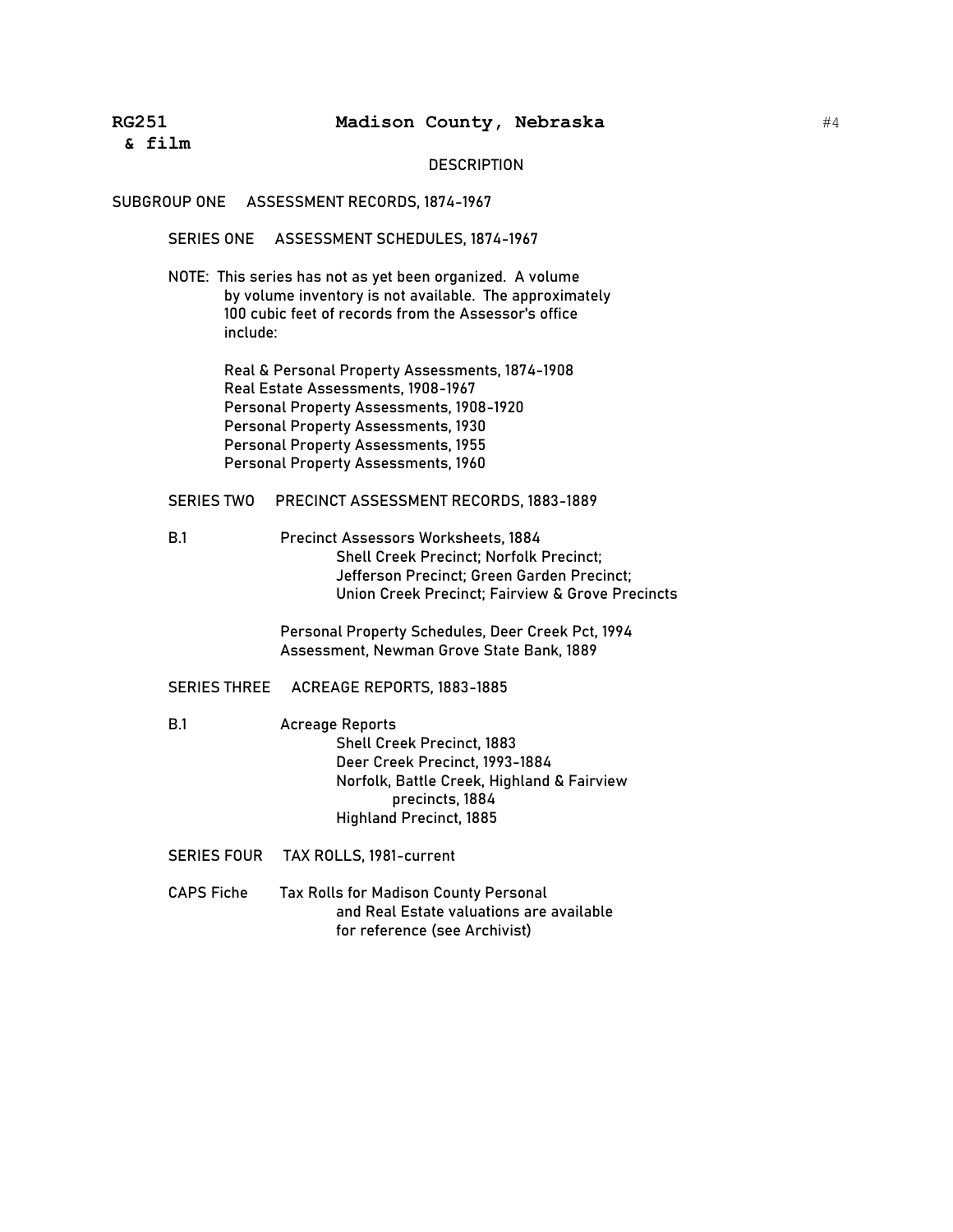**& film**

# SUBGROUP TWO COUNTY TREASURER, 1867-1975

NOTE: A priliminary inventory only is provided for this subgroup. An accurate volume by volume inventory will be made at the time the records are schedules for microfilming.

### SERIES ONE TAX LISTS, 1867-1954

Tax Lists, Real and Personal, 1867-1891 Index to Personal and Real Estate Tax Lists, 1892-1913 Tax Lists, 1892-1954

### SERIES TWO DELINQUENT TAX LISTS, 1869-1943

| v.1 | 1869-1892      |                                  |
|-----|----------------|----------------------------------|
| v.2 | 1874-1892      |                                  |
| v.3 | 1886-1894      |                                  |
| v.4 | 1900 and prior |                                  |
| v.5 | 1910 and prior |                                  |
| v.6 | 1910-1930      | <b>Personal Delinquent Taxes</b> |
| v.7 | 1910-1930      | <b>Lands - Delinguent Taxes</b>  |
| v.8 | 1910-1930      | <b>Lots - Delinguent Taxes</b>   |
| v.9 | 1931-1943      |                                  |
|     |                |                                  |

SERIES THREE TAX SALE AND REDEMPTION RECORDS, 1890-1925

- v.1 Tax Sale Book #5, 1890-1925
- SERIES FOUR SPECIAL ASSESSMENT RECORDS, 1920-1966

NOTE: Include assessments of city and village sewer and paving.

| v.1 | 1923-1927 | City & Village Sewer and Paving   |
|-----|-----------|-----------------------------------|
| v.2 | 1948-1959 | <b>Special Assessment Summary</b> |
| v.3 | 1948–1966 | Special Assessment Summary        |

NOTE: Series Also includes tax lists and recapitulations for Telephone & Telegraph companies and Railroad lines through Madison County, 1898-1916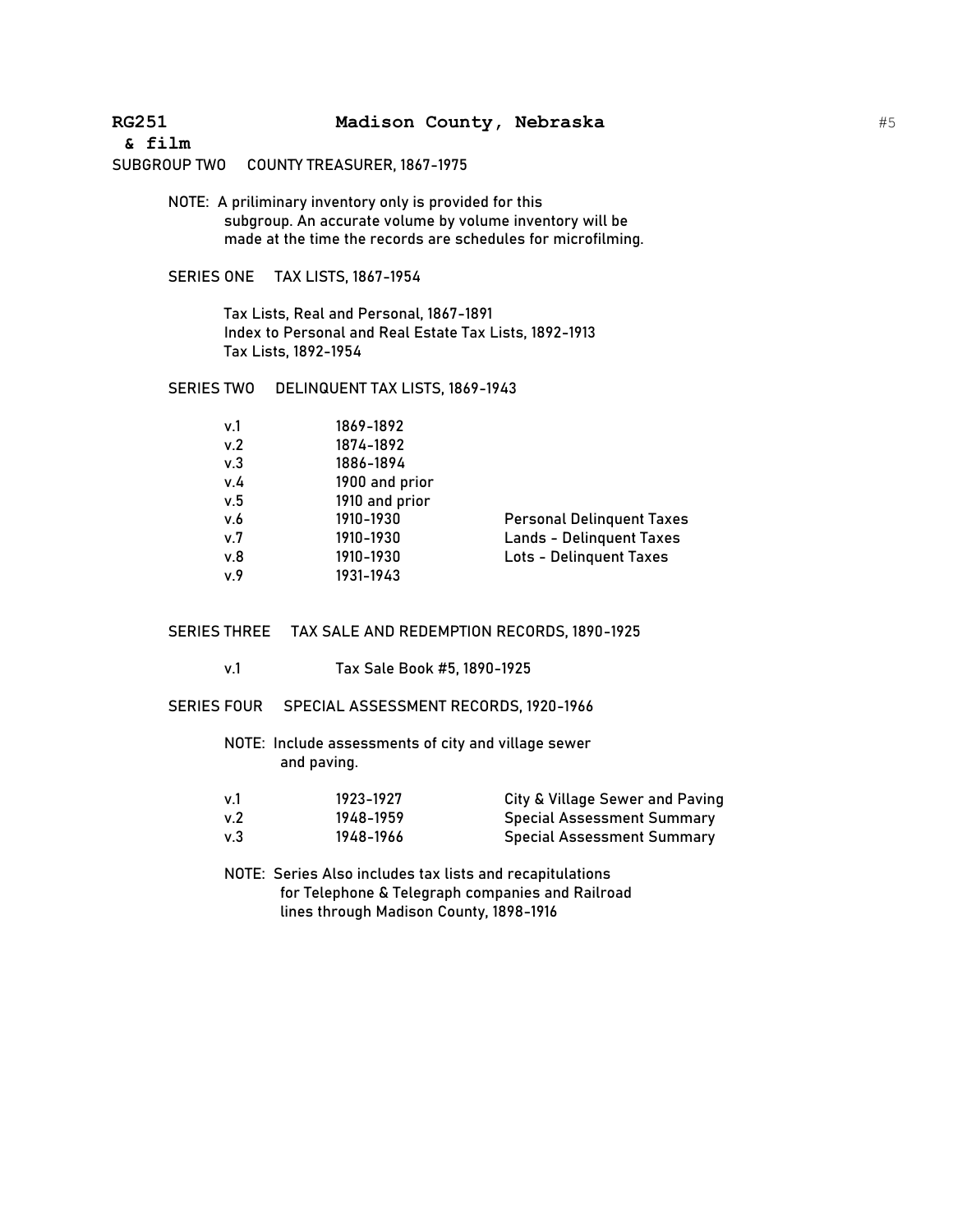**& film**

# SUBGROUP TWO COUNTY TREASURER (cont)

|                                | SERIES FIVE MOTOR VEHICLE TAX LISTS                                                                                                                   |
|--------------------------------|-------------------------------------------------------------------------------------------------------------------------------------------------------|
|                                | NOTE: No Motor Vehicle Tax Lists have been transferred<br>to the State Archives.                                                                      |
|                                | SERIES SIX SCHOOL LAND RECORDS, 1870-1975                                                                                                             |
| v.1<br>v.2<br>$v.3 - 4$<br>v.5 | School Land Abstract, n.d.<br>School Land Ledger, 1879-1889<br>School Land Lease Registers, 1886-1916<br>School Land Lease & Sale Ledger B, 1897-1975 |
| <b>SERIES SEVEN</b>            | MISCELLANEOUS VOLUMES,                                                                                                                                |
| v.1                            | Audited Accounts #1, 1912-1919                                                                                                                        |

SUBGROUP THREE COUNTY BOARD OF COMMISSIONERS, 1868-1975

| film | SERIES ONE COUNTY BOARD PROCEEDINGS, 1868-1975   |
|------|--------------------------------------------------|
| v.1  | <b>Commissioners Proceedings,</b>                |
|      | Apr. 06, 1868 - June 06, 1884                    |
| v.2  | <b>Commissioners Proceedings,</b>                |
|      | July 07, 1884 - Dec. 22, 1891                    |
| v.3  | <b>Commissioners Proceedings,</b>                |
|      | Jan. 02, 1892 - Dec. 22, 1896                    |
| v.4  | <b>Commissioners Proceedings,</b>                |
|      | Jan. 07, 1897 - Nov. 23, 1909                    |
| v.5  | <b>Commissioners Proceedings,</b>                |
|      | Dec. 13, 1909 - Sept 18, 1917                    |
|      | (includes at December 23, 1913 - Delinquent Tax  |
|      | List for Madison County, 1869-1900)              |
| v.6  | <b>Commissioners Proceedings,</b>                |
|      | Oct. 02, 1917 - Aug. 05, 1924                    |
|      | p.352 - Insert, Madison County School Dist. Map, |
|      | September 3, 1921                                |
| v.7  | <b>Commissioners Proceedings,</b>                |
|      | Aug. 07, 1924 - Sept 30, 1930                    |
|      |                                                  |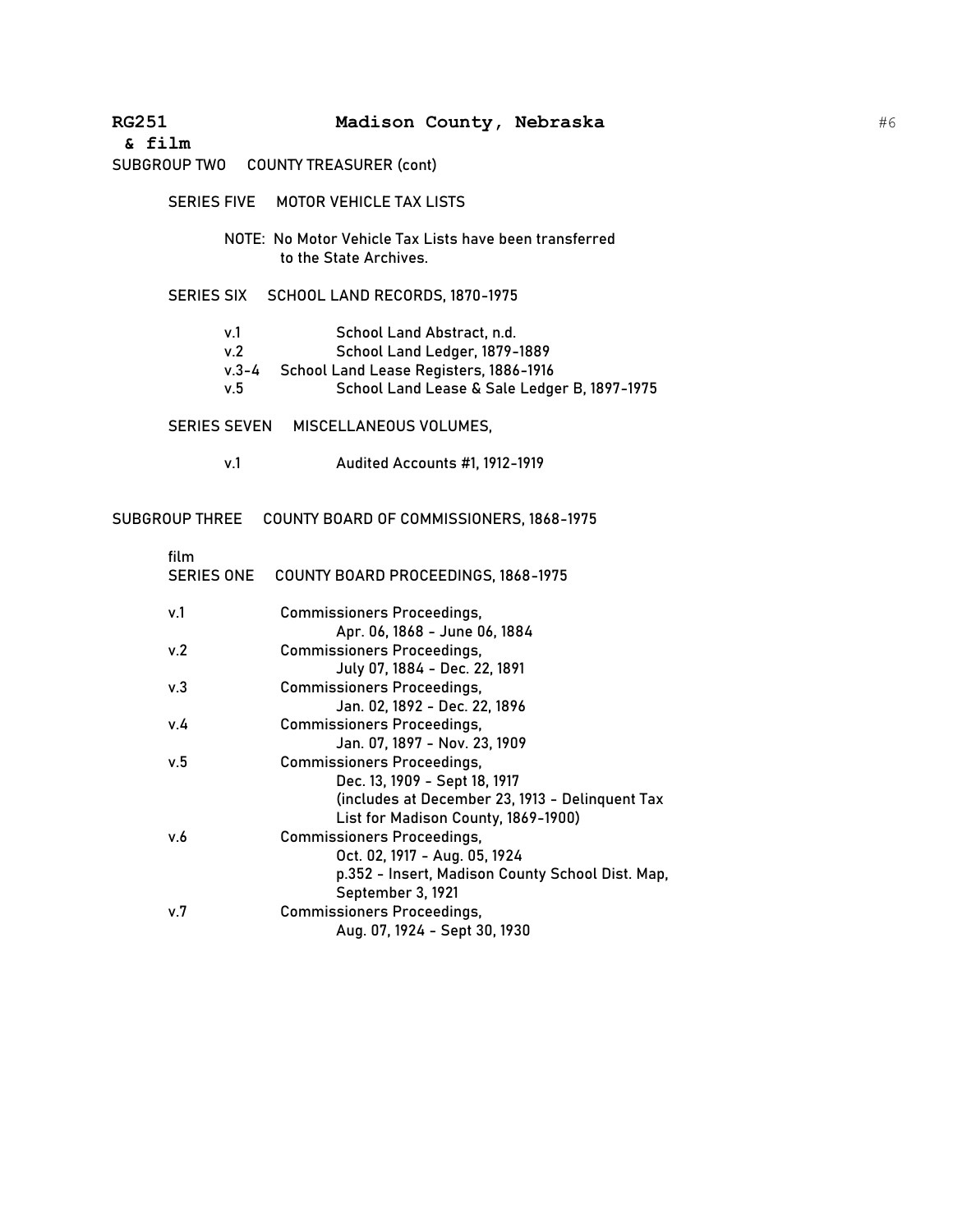| <b>RG251</b><br>& film    | Madison County, Nebraska                                           |            |                                                                              |  |
|---------------------------|--------------------------------------------------------------------|------------|------------------------------------------------------------------------------|--|
| <b>SUBGROUP THREE</b>     | COUNTY BOARD OF COMMISSIONERS (cont)                               |            |                                                                              |  |
| film<br><b>SERIES ONE</b> | <b>COMMISSIONERS PROCEEDINGS (cont)</b>                            |            |                                                                              |  |
| v.8                       | <b>Commissioners Proceedings,</b><br>Oct. 07, 1930 - July 02, 1935 |            |                                                                              |  |
| v.9                       | <b>Commissioners Proceedings,</b><br>July 23, 1935 - June 10, 1941 |            |                                                                              |  |
| v.10                      | <b>Commissioners Proceedings,</b><br>June 16, 1941 - Aug. 11, 1947 |            |                                                                              |  |
| v.11                      | <b>Commissioners Proceedings,</b><br>Aug. 19, 1947 - Aug. 05, 1953 |            |                                                                              |  |
| v.12                      | <b>Commissioners Proceedings,</b><br>Aug. 10, 1953 - Feb. 17, 1959 |            |                                                                              |  |
| v.13                      | <b>Commissioners Proceedings,</b><br>Mar. 03, 1959 - Dec. 20, 1966 |            |                                                                              |  |
| v.14                      | <b>Commissioners Proceedings,</b><br>Jan. 10, 1967 - Dec. 16, 1975 |            |                                                                              |  |
| film<br>SERIES ONE        | BOARD PROCEEDINGS - MICROFILM RECORD MP3162                        |            |                                                                              |  |
| Roll #1<br>671 shots      | Proceedings, Vol. 1, p.3 (April 6, 1868)<br>thru                   |            |                                                                              |  |
| 1342 pp.<br>#17,156       | Proceedings, Vol. 3, p.6 (January 2, 1892)<br>NOTE:                |            |                                                                              |  |
|                           |                                                                    | v.3        | v.2 Begins at Frame #332<br>Begins at Frame #665                             |  |
| Roll #2<br>750 shots      | Proceedings, Vol. 3, p.7 (January 3, 1892)<br>thru                 |            |                                                                              |  |
| 1500 pp.<br>#17,157       | Proceedings, Vol. 5, p.265 (December 23, 1913)<br>NOTE:            |            | NOTE: Ends, Delinquent Tax List, 1869-1900                                   |  |
|                           |                                                                    |            | Retake, vol. 3, p.328 blurred in<br>original filming, spliced to end of reel |  |
|                           | NOTE:                                                              | v.4<br>v.5 | Begins at Frame #288<br>Begins at Frame #613                                 |  |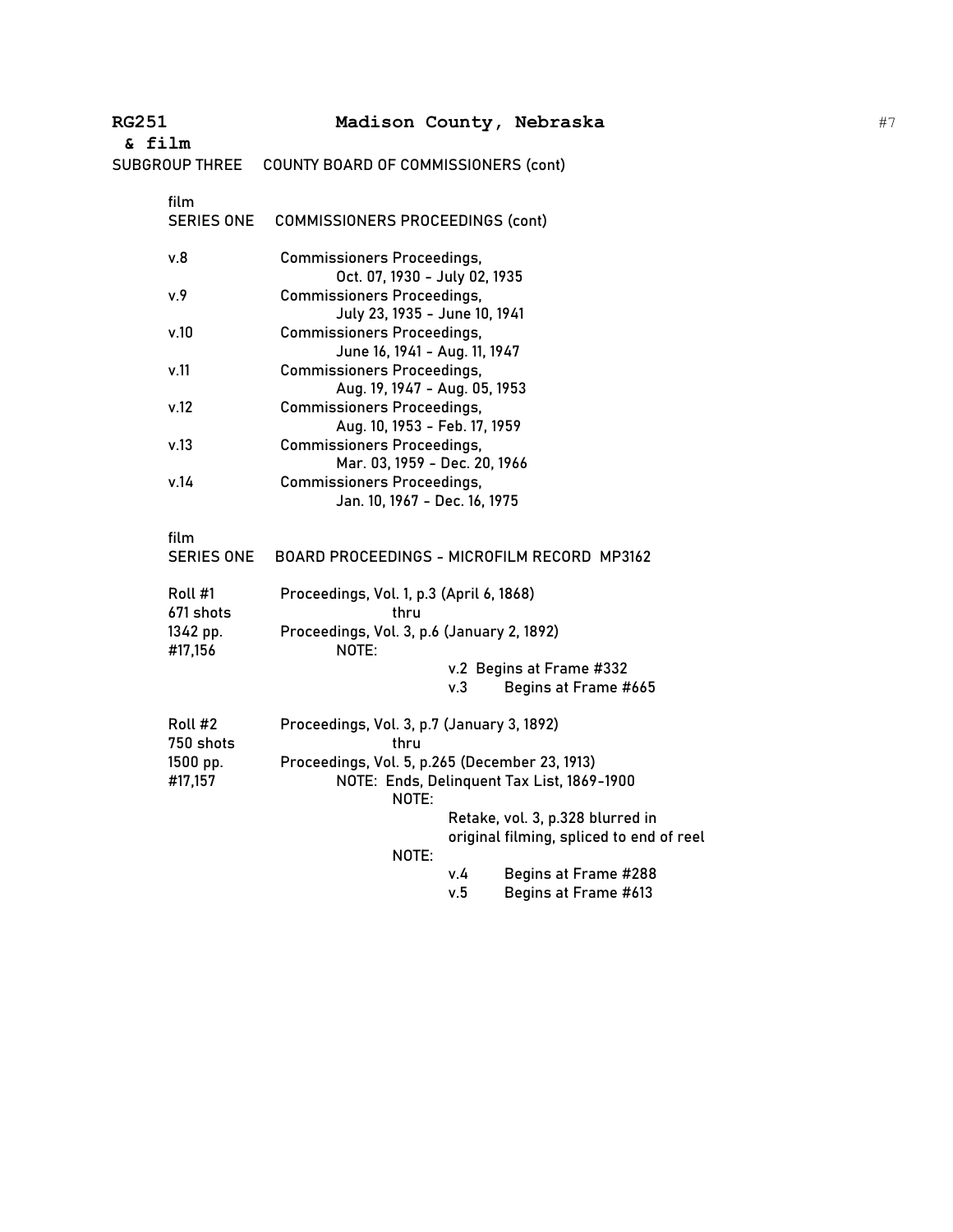| <b>RG251</b>                     | Madison County, Nebraska                                                                            |
|----------------------------------|-----------------------------------------------------------------------------------------------------|
| & film                           |                                                                                                     |
| <b>SUBGROUP THREE</b>            | COUNTY BOARD OF COMMISSIONERS (cont)                                                                |
| film<br><b>SERIES ONE</b>        | BOARD PROCEEDINGS - MICROFILM RECORD MP3162                                                         |
| Roll #3<br>752 shots             | Proceedings, Vol. 5, p.266 (December 23, 1913)<br>thru                                              |
| 1504 pp.<br>#17,158              | Proceedings, Vol. 7, p.346 (August 2, 1927)<br>NOTE:                                                |
|                                  | v.6<br>Begins at Frame #223<br>v.7<br>Begins at Frame #577                                          |
| Roll #4<br>840 shots<br>1680 pp. | Proceedings, Vol. 7, p.347 (August 5, 1927)<br>(Board of Equalization Minutes)<br>thru              |
| #17,159                          | Proceedings, Vol. 9, p.609 (August 13, 1940)<br>NOTE:                                               |
|                                  | Begins at Frame #179<br>v.8<br>v.9<br>Begins at Frame #531                                          |
| Roll #5<br>840 shots             | Proceedings, Vol. 9, p.610 (September 10, 1940)<br>thru                                             |
| 1680 pp.<br>#17,160              | Proceedings, Vol. 12, p.229 (June 6-10, 1955)<br>NOTE: Ends, Board of Equalization Minutes<br>NOTE: |
|                                  | v.10 Begins at Frame #048<br>v.11<br>Begins at Frame #379<br>v.12<br>Begins at Frame #722           |
| Roll #6<br>835 shots<br>1670 pp. | Proceedings, Vol. 12, p.230 (June 11-20, 1955)<br>(Board of Equalization Minutes)<br>thru           |
| #17,161                          | Proceedings, Vol. 14, p.514 (January 2, 1974)<br>NOTE:                                              |
|                                  | v.13 Begins at Frame #232<br>v.14 Begins at Frame #572                                              |
| Roll #7<br>95 shots              | Proceedings, Vol. 14, p.515 (January 8, 1974)<br>thru                                               |
| 78 pp.<br>#17,162                | Proceedings, Vol. 14, p.693 (December 16, 1975)                                                     |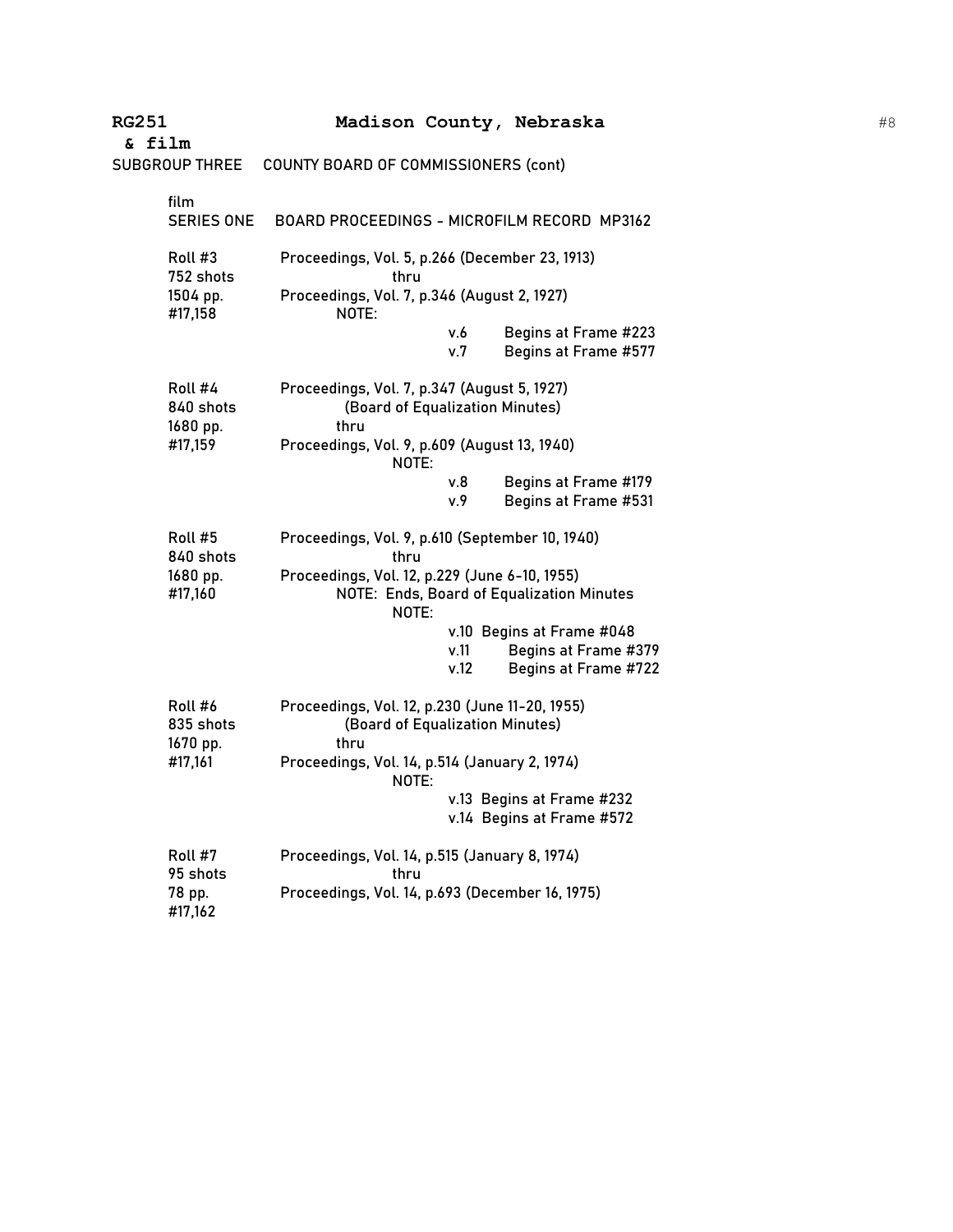| <b>RG251</b><br>& film |                   |                                                                                                                                               |                                                                                                               | Madison County, Nebraska                                                                                                            |
|------------------------|-------------------|-----------------------------------------------------------------------------------------------------------------------------------------------|---------------------------------------------------------------------------------------------------------------|-------------------------------------------------------------------------------------------------------------------------------------|
| SUBGROUP THREE         |                   | <b>COUNTY BOARD OF COMMISSIONERS</b>                                                                                                          |                                                                                                               |                                                                                                                                     |
|                        | <b>SERIES TWO</b> | SUPPLEMENTAL DOCUMENTS, 1883-1916                                                                                                             |                                                                                                               |                                                                                                                                     |
| <b>B.1</b>             |                   | State Census Returns, Norfolk & Emrick Pcts, 1883<br><b>County Seat Relocation petition, 1892</b><br>Board of Equalization Minutes, June 1916 |                                                                                                               |                                                                                                                                     |
| film<br>SUBGROUP FOUR  |                   | ELECTION RECORDS, 1868-1977                                                                                                                   |                                                                                                               |                                                                                                                                     |
| film                   | SERIES ONE        | ABSTRACTS OF VOTES CAST, 1868-1977                                                                                                            |                                                                                                               |                                                                                                                                     |
|                        |                   | NOTE: Abstracts are included for General, Primary,<br>Special, Township, and Precinct Elections.                                              |                                                                                                               |                                                                                                                                     |
|                        | v.1               | January 21, 1868<br>thru                                                                                                                      | NOTE: pp.270 - 289 are blank<br>NOTE: p.292, notes                                                            | Election, Organization of Madison County,<br>p.268, Madison Township, November 7, 1890<br>NOTE: p.290, Election Notices, 10/10/1888 |
|                        | v.2               | thru                                                                                                                                          | General Election, November 5, 1891<br>General Election, November 8, 1910                                      |                                                                                                                                     |
|                        | v.3               | thru                                                                                                                                          | General, Primary, Special Elections<br>Primary Election, August 15, 1911<br>Primary Election, August 18, 1916 |                                                                                                                                     |
|                        | v.4               | thru                                                                                                                                          | General Election, November 7, 1916<br>Special Election, September 21, 1920                                    | NOTE: p.80, Primary Election, Apr. 14, 1924                                                                                         |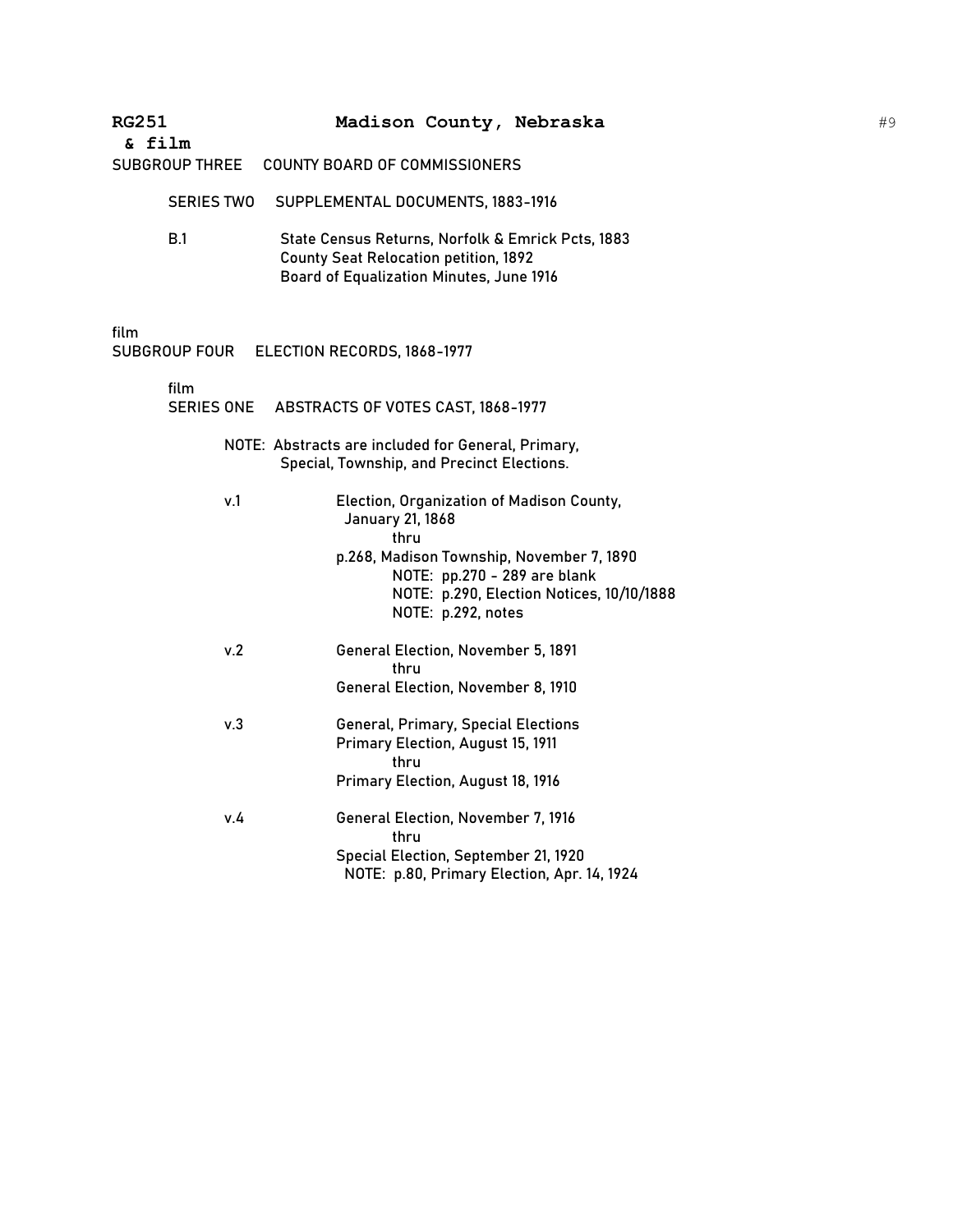| & film |                                           |
|--------|-------------------------------------------|
|        | $CIDCDOID FOID = FI FCTION DFCODDC (c.1)$ |

| film | SERIES ONE ABSTRACTS OF VOTES CAST (cont)                                                                                                                                                               |
|------|---------------------------------------------------------------------------------------------------------------------------------------------------------------------------------------------------------|
| v.5  | General Election, November 2, 1920<br>pp.81-103, Primary Election, Apr. 14, 1924 cont.<br>pp. 104-109 are blank<br>p.110, Primary Election, July 18, 1922<br>thru<br>General Election, November 4, 1924 |
|      |                                                                                                                                                                                                         |
| v.6  | Cover, Junior College Election Affidavits,<br>May-June, 1932<br>p.1 - General Election, November 2, 1926<br>(cont. on pp. 165-166)                                                                      |
|      | thru<br>pp.131-142, Primary Election, April 15, 1932<br>NOTE: pp.143-164 are blank                                                                                                                      |
| v.7  | <b>General Election, November 8, 1932</b><br>thru                                                                                                                                                       |
|      | Primary Election, April 11, 1944                                                                                                                                                                        |
| v.8  | General Election, November 5, 1946<br>thru                                                                                                                                                              |
|      | Special Election (County Seat), July 29, 1975                                                                                                                                                           |
| v.9  | Primary Election, May 11, 1976<br>thru                                                                                                                                                                  |
|      | General Election, November 2, 1976                                                                                                                                                                      |

NOTE: Microfilm Record for Series One begins on next page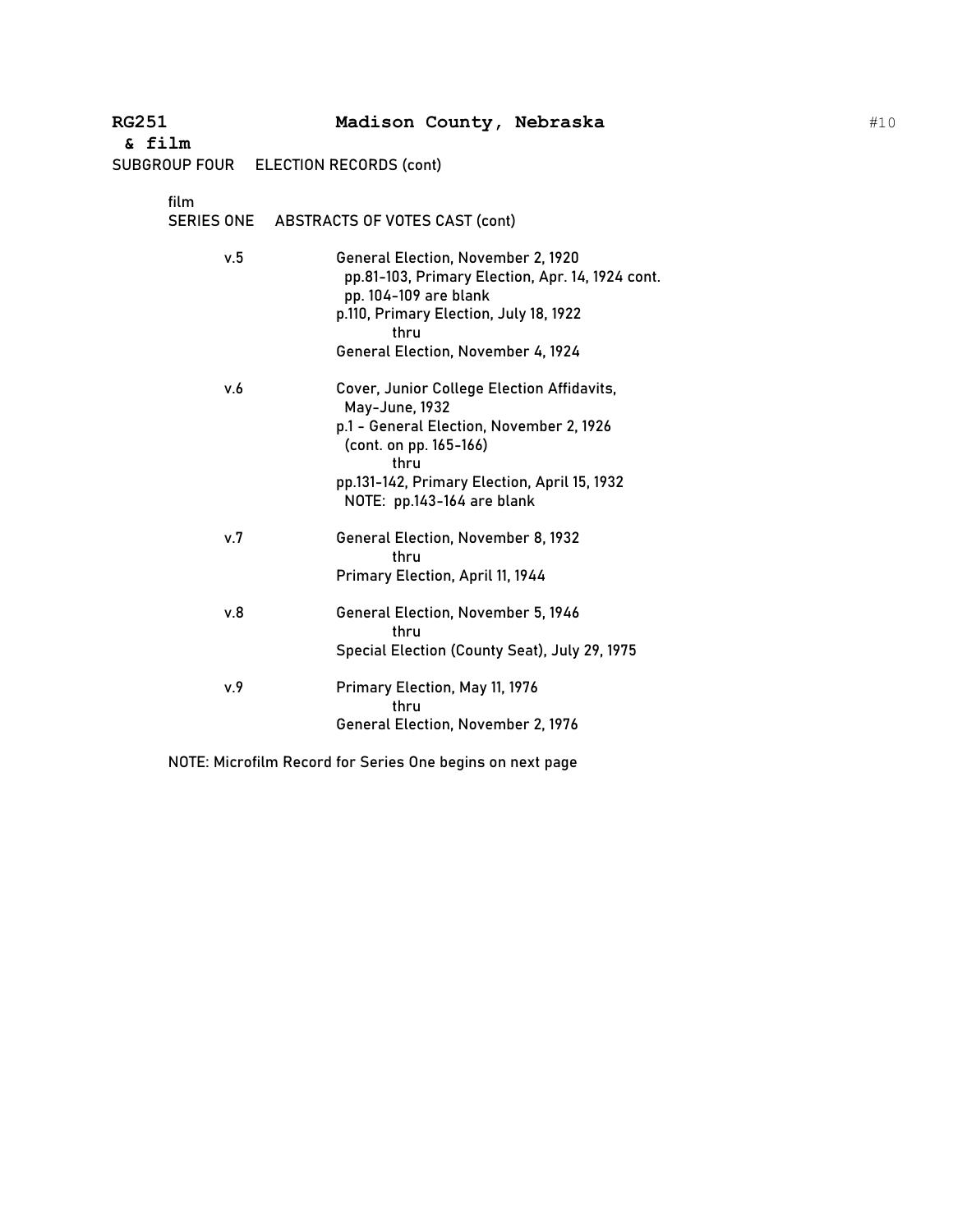**& film**

film

SUBGROUP FOUR ELECTION RECORDS (cont)

film

SERIES ONE ABSTRACTS OF VOTES CAST - MICROFILM RECORD MP3162

| Roll #7<br>714 shots<br>1540 pp. | <b>Abstracts of Votes Cast</b><br>Vol. 1, p.1 (Jan. 21, 1868)<br>thru |  |
|----------------------------------|-----------------------------------------------------------------------|--|
| #17,162                          | <b>Abstracts of Votes Cast</b>                                        |  |
|                                  | Vol. 5, p.80 (April 14, 1924)                                         |  |
|                                  | NOTE:                                                                 |  |
|                                  | v.2 Begins at Frame #242                                              |  |
|                                  | v.3 Begins at Frame #479                                              |  |
|                                  | v.4 Begins at Frame #600                                              |  |
|                                  | v.5 Begins at Frame #725                                              |  |
| Roll #8                          | <b>Abstracts of Votes Cast</b>                                        |  |
| 683 shots                        | Vol. 5, pp.81-103 (April 14, 1924)                                    |  |
| 1427 pp.                         | Vol. 5, p.110 (July 18, 1922)                                         |  |
| #17,163                          | thru                                                                  |  |
|                                  | <b>Abstract of Votes Cast</b>                                         |  |
|                                  | Vol. 9, General Election November 2, 1976                             |  |
|                                  | NOTE:                                                                 |  |
|                                  | v.6 Begins at Frame #084                                              |  |
|                                  | v.7 Begins at Frame #223                                              |  |
|                                  | v.8 Begins at Frame #468                                              |  |
|                                  | v.9 Begins at Frame #693                                              |  |
|                                  |                                                                       |  |

#11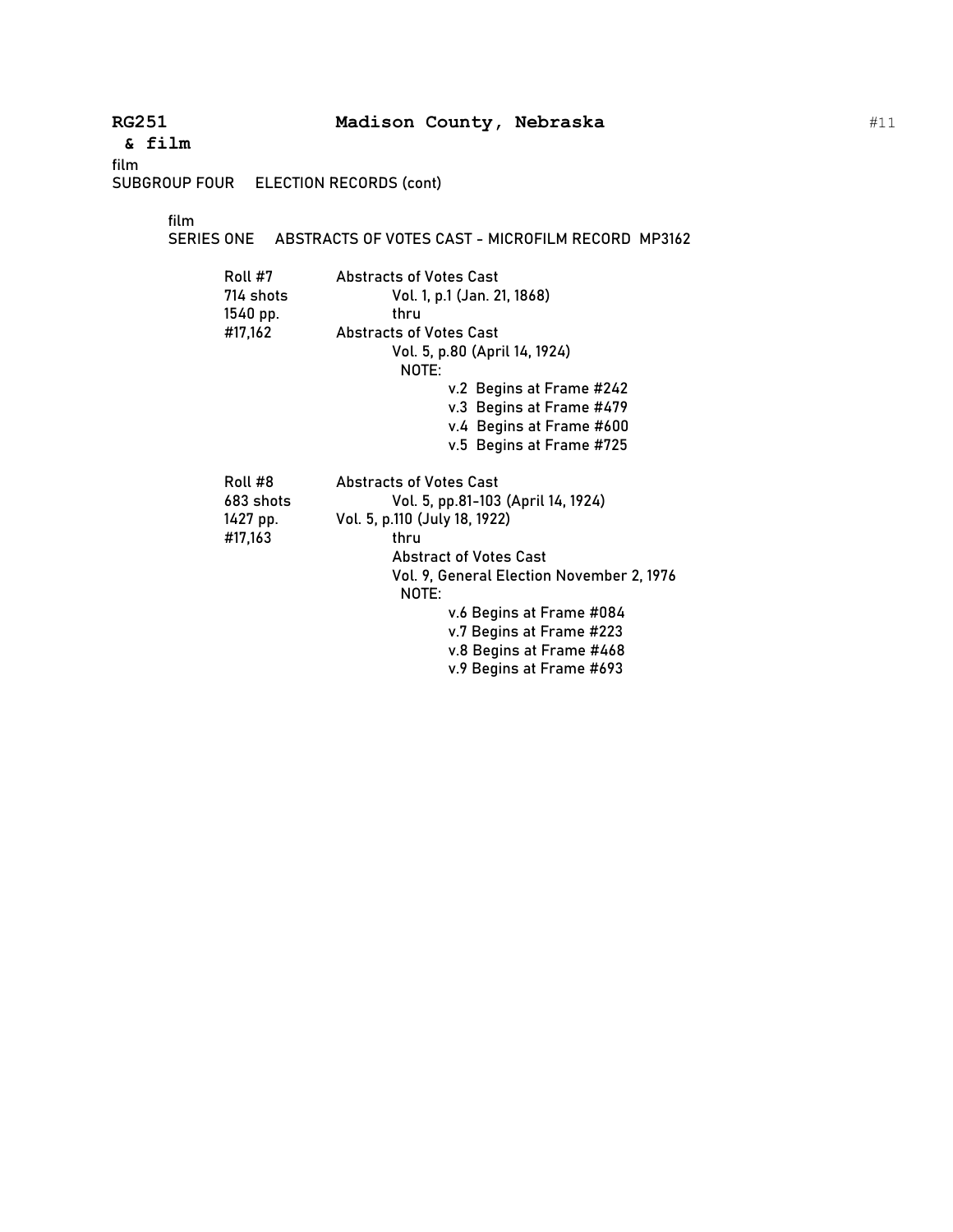**& film**

film

SUBGROUP FOUR ELECTION RECORDS (cont)

film

SERIES TWO ELECTION BOARD RECORDS - MICROFILM RECORD MP3162

| Roll #8<br><b>Frame #712</b> | Election Board Record, Vol. 1, p.1<br>July 19, 1934 |
|------------------------------|-----------------------------------------------------|
| 60 shots                     | thru                                                |
| 59 pp.                       | Election Board Record, Vol. 1, p.59                 |
| #17,163                      | May 12, 1970                                        |
| Roll #9                      | Election Board Record, Vol. 1, p.60                 |
| 293 shots                    | April 14, 1936                                      |
| #17,164                      | thru                                                |
|                              | Election Board Record, Vol. 1, 5/12/1970            |

film

SERIES THREE VOTER REGISTRATIONS, 1944-1968

| Roll #9    | Absent and Disabled Voters, Vol. 1       |
|------------|------------------------------------------|
| frame #294 | pp.1-33, September - Dec., n.d.          |
| 133 shots  | p.33, General Election, November 7, 1944 |
| #17,164    | thru                                     |
|            | Absent and Disabled Voters, Vol.2        |
|            | Primary Election, May 14, 1968           |
|            | NOTE: Vol. #2 Begins at Frame #366       |
|            |                                          |

SUBGROUP FIVE COUNTY CLERK, 1875-1930

| film              |                                               |
|-------------------|-----------------------------------------------|
| <b>SERIES ONE</b> | <b>CERTIFICATES OF ASSOCIATION, 1875-1948</b> |
| v.1               | Firms and Associations, 1875-1883             |
|                   | p.1 September 15, 1875 thru                   |
|                   | August 4, 1883 and Index, p.236               |
| v.2               | <b>Certificates of Association, 1884-1903</b> |
|                   | Index and p.1, January 25, 1884 thru          |
|                   | May 20, 1903                                  |
| v.3               | <b>Certificates of Association, 1903-1919</b> |
|                   | July 6, 1903 - August 30, 1919                |
|                   |                                               |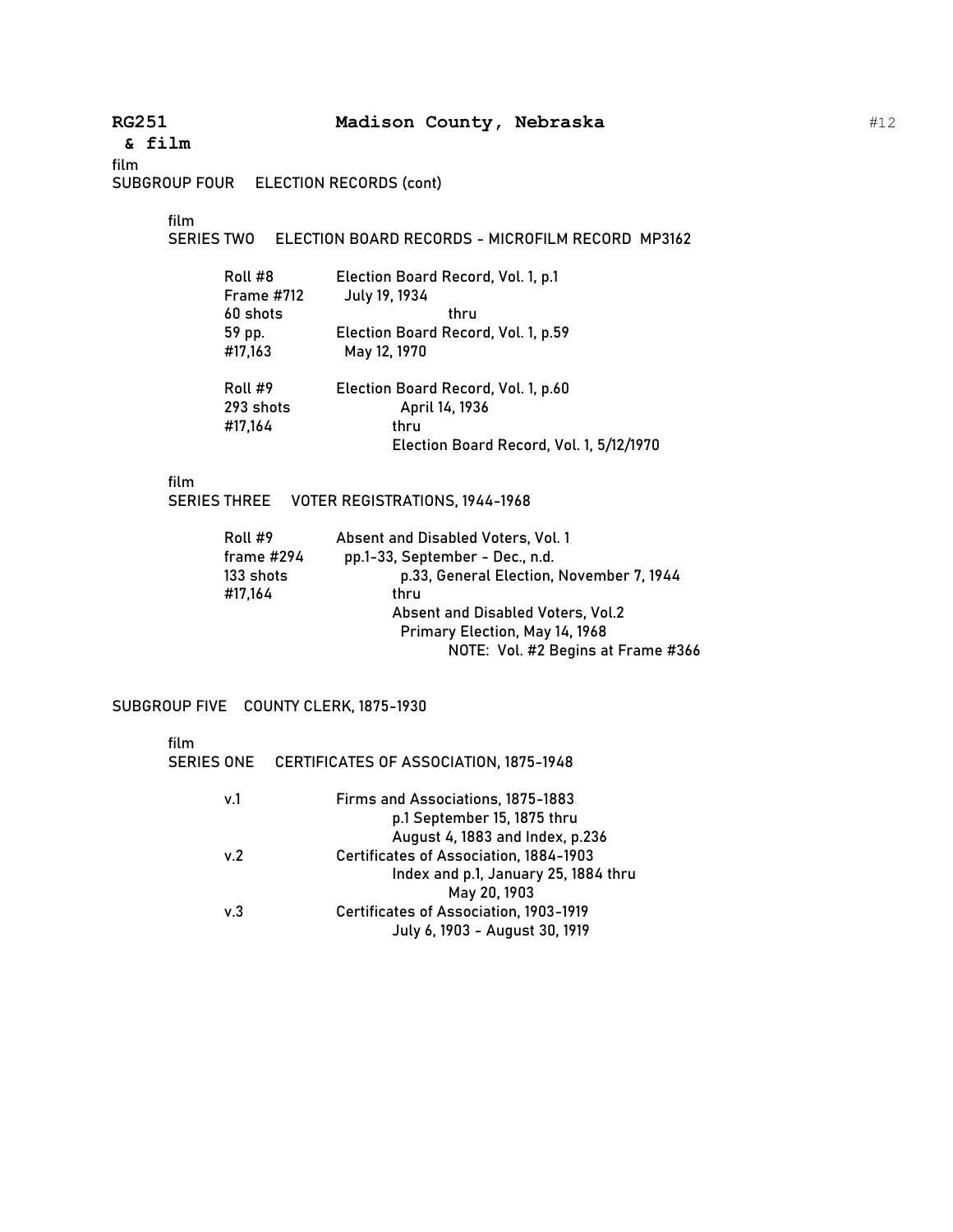| <b>RG251</b><br>& film                             | Madison County, Nebraska                                                                                                                                                                                                                                                                                                                                |
|----------------------------------------------------|---------------------------------------------------------------------------------------------------------------------------------------------------------------------------------------------------------------------------------------------------------------------------------------------------------------------------------------------------------|
| SUBGROUP FIVE COUNTY CLERK (cont)                  |                                                                                                                                                                                                                                                                                                                                                         |
| film<br>v.4                                        | SERIES ONE CERTIFICATES OF ASSOCIATION (cont)<br>Certificates of Association, 1919-1948<br>Index, and p.1, September 15, 1919<br>thru p.645, March 11, 1948                                                                                                                                                                                             |
| film<br><b>SERIES ONE</b>                          | CERTIFICATES OF ASSOCIATION - MICROFILM RECORD                                                                                                                                                                                                                                                                                                          |
| Roll #9<br>frame $#427$<br>293 shots<br>#17,164    | Firms and Associations, Vol. 1<br>September 15, 1875<br>thru<br>Certificates of Association, Vol. 3, p.167<br><b>February 28, 1916</b><br>NOTE: Indexes at beg. or end of volumes<br>NOTE:<br>v.2 Begins at Frame #454<br>v.3 Begins at Frame #619<br>NOTE:<br>Retakes, Vol. 2, pp. 128 & 129 missed<br>in original filming, spliced to end<br>of reel. |
| <b>Roll #10</b><br>422 shots<br>478 pp.<br>#17,165 | Certificates of Association, Vol. 3 cont.<br>p.168 (March 2, 1916)<br>thru<br>Certificates of Association, Vol. 4, p.645<br>March 11, 1948<br>NOTE: v.4 Begins at Frame #059                                                                                                                                                                            |

#13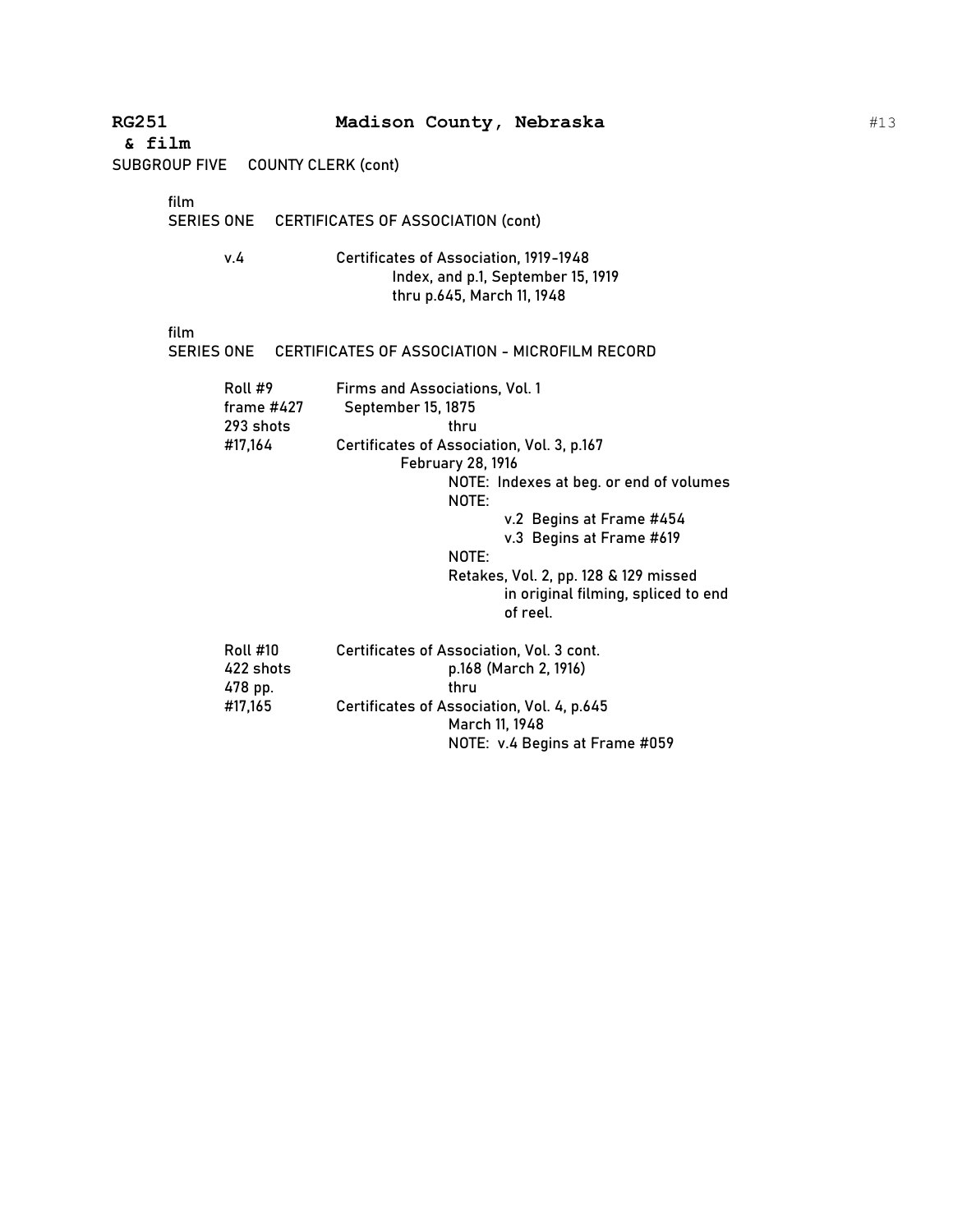**& film**

SUBGROUP FIVE COUNTY CLERK (cont)

SERIES TWO MISCELLANEOUS VOLUMES, 1870-1930 & film

| <b>Roll #10</b> | <b>Record of Religious Societies</b><br>Vol. 1 |
|-----------------|------------------------------------------------|
| Frame #423      | Cover, Protestant Episcopal Church,            |
| 109 shots       | December 3, 1918                               |
| 153 pp.         | p.1, First Presbyterian Church-Madison         |
| #17,165         | February 1, 1870 thru                          |
|                 | p.153, "O Das Yasturan", Sept. 22, 1920        |
|                 | NOTE: Insert, p.112, Constitution and          |
|                 | By-Laws, St. Johannes Gemeinde                 |
|                 | <b>Evangelical Lutheran Church-Norfolk</b>     |
|                 | (in German), 1922                              |

### SERIES TWO MISCELLANEOUS VOLUMES NOT ON MICROFILM

- v.2 Commissioners petit juror list, 1892-1896
- v.3 Liquor Bond File, 1917-1930
- B.1 Precinct Militia List, 1913

### SERIES THREE TOWNSHIP CLERKS' RECORDS, 1888-1891

| v.1 | Grove Township, April 2, 1889 - January 12, 1891 |
|-----|--------------------------------------------------|
|     | ------<br>$\cdots$ $\cdots$ $\cdots$ $\cdots$    |

- v.2 Shell Creek Township, April 2, 1889 Dec. 2, 1890
- v.3 Union Township, April 2, 1889 Jan. 6, 1891
- v.4 Highland Township, April 2, 1889 Dec. 31, 1890 v.5 Schoolcraft Township, Apr. 2, 1889 - Dec. 31, 1890
- v.6 Norfolk Township, April 2, 1889 Jan. 6, 1891
- v.7 Bennet Township, April 2, 1889 April 24, 1891
- v.8 Valley Township, April 2, 1889 Dec. 13, 1890
- v.9 Green Garden Twnshp, Apr. 2, 1889 Jan. 13, 1891
- v.10 Kalamazoo Township, April 2, 1889 June 3, 1891
- v.11 Battle Creek Twnshp, April 2, 1889 Dec. 30, 1890
- v.12 Warnerville Twnshp, April 2, 1889 Dec. 30, 1890
- v.13 Deer Creek Township, April 2, 1889 Dec. 30, 1890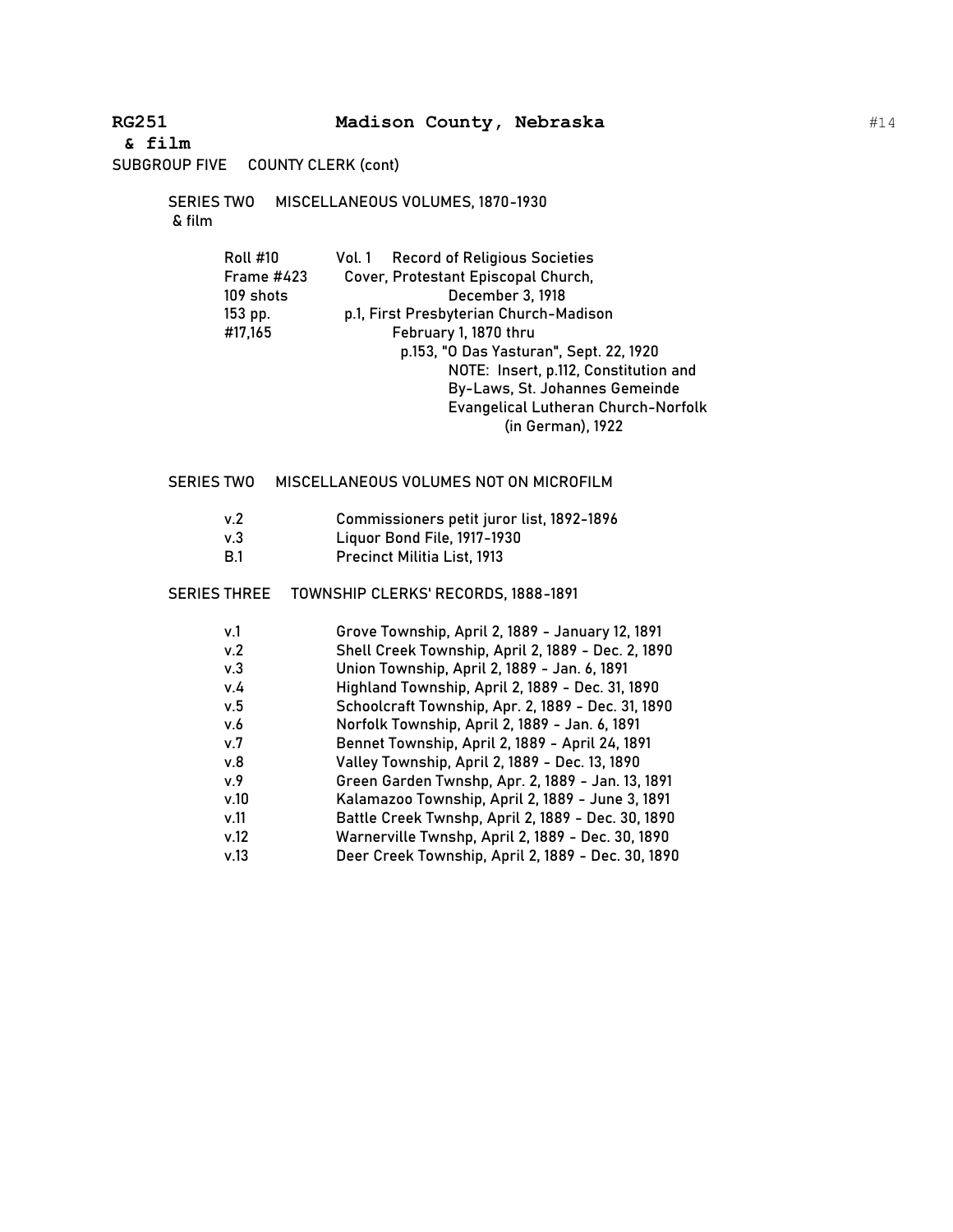**RG251 Madison County, Nebraska & film** SUBGROUP FIVE COUNTY CLERK (cont) SERIES FOUR RECORDS HELD BY MADISON COUNTY GENEALOGICAL SOCIETY Item 1 Militia List, 1913 Item 2 Petition to Change County seat, 1892 Item 3 B & MR RR land taxes 1873, cancelled 1878 Item 4 State Census Returns, 1883-1884 film SERIES FIVE MARRIAGE RECORDS, 1868-1995 V.A General Index to Marriages, 1868-1978 #1, Bk 1 thru #15380, Bk 28 V.B General Index to Marriages, 1978-1986 #15381, Bk 29 thru #86-251 (1986) V.C Card Index to Marriages, 1986-1995 Index to Grooms, Aaber - Zwiener V.D Card Index to Marriages, 1986-1995 Index to Brides, Abler - Zubia V.1 Marriage Record, Vol. #1 (indexed) p.1 (Sporn-Wagner), May 1, 1868 thru p.464 (Tillotson-Collins), June 17, 1883 V.2 Marriage Record, Vol. #2 (indexed) p.1 (Wyckoff-Botsford), Sept. 10, 1883 thru p.450 (Wegener-Doty), February 25, 1889 V.3 Marriage Record, Vol. #3 (indexed) p.1 (Turner-Knapp), February 15, 1889 thru p.478 (Baum-Altschuler), Feb. 15, 1893 V.4 Marriage Record, Vol. #4 (indexed) p.1 (Johnson-Staveteig), Feb. 18, 1893 thru p.558 (Trettin-Siewert), October 23, 1897

#15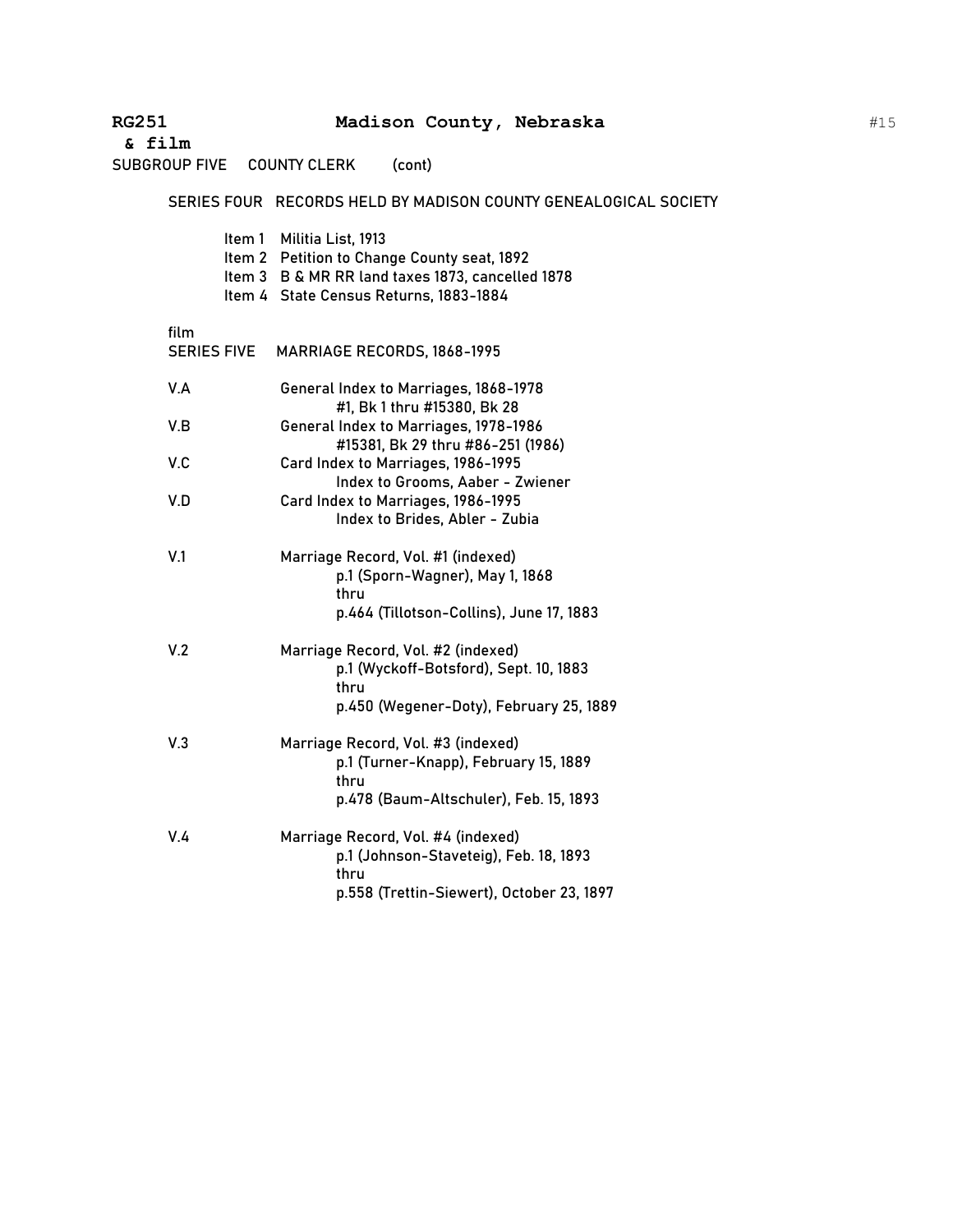| <b>RG251</b><br>& film |                    | Madison County, Nebraska                                                                                                                       |
|------------------------|--------------------|------------------------------------------------------------------------------------------------------------------------------------------------|
|                        |                    | SUBGROUP FIVE COUNTY CLERK (cont)                                                                                                              |
| film                   | <b>SERIES FIVE</b> | <b>MARRIAGE RECORDS (cont)</b>                                                                                                                 |
| V.5                    |                    | Marriage Record, Vol. #5 (indexed)<br>p.1 (Fasholz-Siedschlag), Oct. 25, 1897<br>thru<br>p.597 (Stirk-Ward), April 29, 1902                    |
| V.6                    |                    | Marriage Record, Vol. #6 (indexed)<br>p.1 (Hembleben-Kost), April 30, 1902<br>thru<br>p.595 (Denny-Priestly), September 8, 1906                |
| V.7                    |                    | Marriage Record, Vol. #7 (indexed)<br>p.1 (Kaul-Scheer), September 8, 1906<br>thru<br>p.596 (Cook-Seifert), Oct. 25, 1910                      |
| V.8                    |                    | Marriage Record, Vol. #8 (indexed)<br>p.1 (Pence-Gillespie), Oct. 24, 1910<br>thru<br>p.598 (Howe-Schulz), Oct. 7, 1914                        |
| V.9                    |                    | Marriage Record, Vol. #9 (indexed)<br>p.1 (Pence-Glasner), June 17, 1914<br>thru<br>p.495 (Melcher-Nathan), April 29, 1918                     |
| V.10                   |                    | Marriage Record, Vol.#10 (indexed)<br>p.1 (Taylor-Haskins), #4001 (April 29, 1918)<br>thru<br>p.623 (Rehcer-Machmuller), #4623 (Oct. 19, 1921) |
| V.11                   |                    | Marriage Record, Vol. #11 (indexed)<br>p.1 (Worley-Michaelis), #4624 (Oct. 28, 1921)<br>thru<br>p.331 (Bowman-Petersen), #4954 (July 31, 1923) |

#16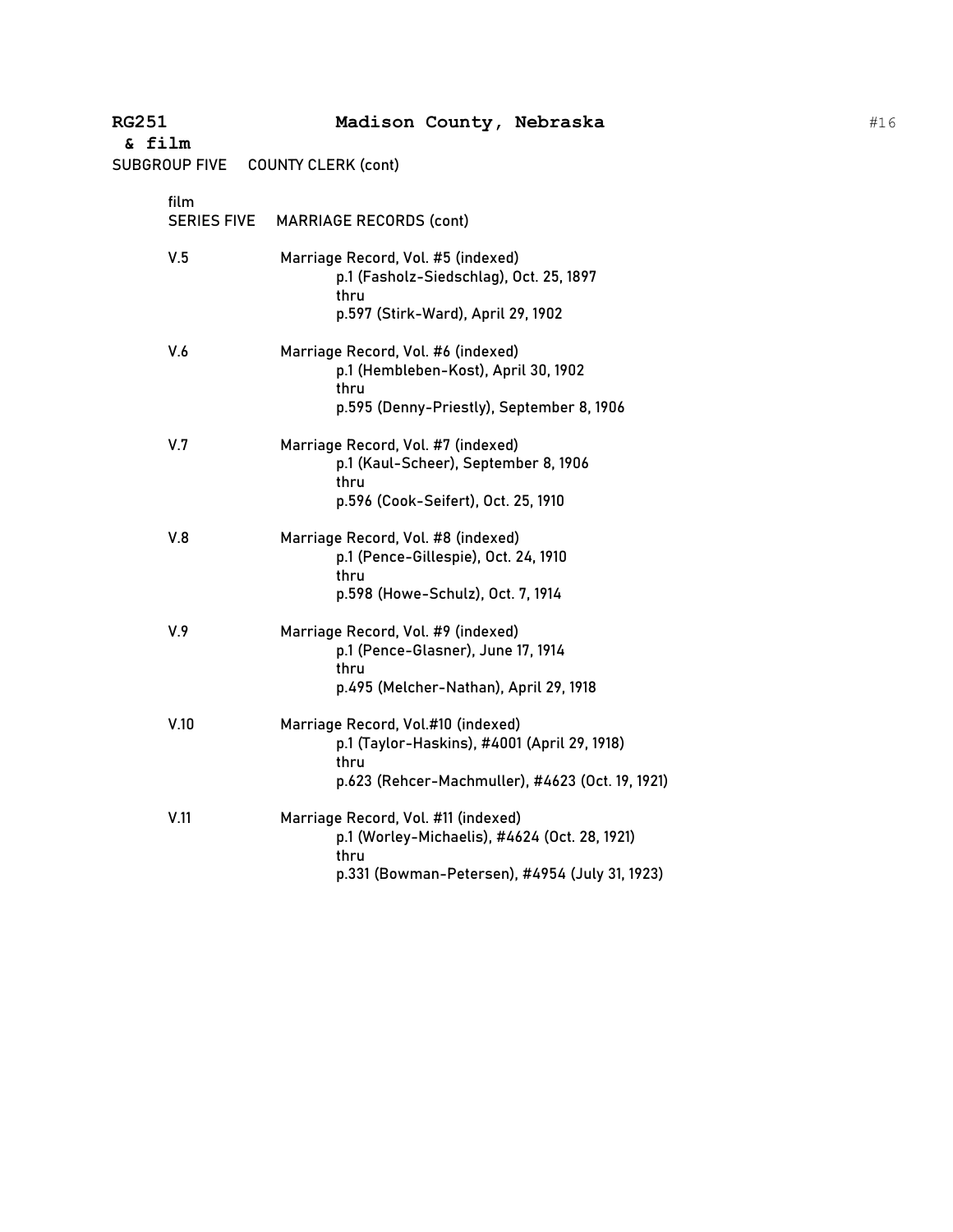SUBGROUP FIVE COUNTY CLERK

| film<br><b>SERIES FIVE</b> | <b>MARRIAGE RECORDS (cont)</b>                                                                                                                     |
|----------------------------|----------------------------------------------------------------------------------------------------------------------------------------------------|
| V.12                       | Marriage Record, Vol. #12 (indexed)<br>p.1 (Wilson-Bodewig), #4955 (Aug. 2, 1923)<br>thru<br>p.640 (Geiselman-Ireland), #5592 (June 5, 1928)       |
| V.13                       | Marriage Record, Vol. #13 (indexed)<br>p.1 (Evans-Pinney), #5593 (June 4, 1928)<br>thru<br>p.564 (Muckey-Thoreson), #6154 (Dec. 28, 1931)          |
| V.14                       | Marriage Record, Vol. #14 (indexed)<br>p.1 (Fuchs-Bolton), #6154 (sic), Dec. 31, 1931<br>thru<br>p.578 (Sehestedt-Schomberg), #6731 (Aug. 4, 1935) |
| V.15                       | Marriage Record, Vol. #15 (indexed)<br>p.1 (Sturtevant-Davis), #6732 (Aug. 5, 1935)<br>thru<br>p.590 (Foss-Moelhoff), #7321 (Sept. 25, 1938)       |
| V.16                       | Marriage Record, Vol. #16 (indexed)<br>p.1 (Buckmaster-Waegli), #7324 (Sept. 24, 1938)<br>thru<br>p.554 (Thomas-Inhelder), #7877 (Aug. 8, 1941)    |
| V.17                       | Marriage Record, Vol. #17 (indexed)<br>p.1 (Zwingman-Spiehermann), #7878 (Aug. 6, 1941)<br>thru<br>p.580 (Seymour-Stock), #8457 (July 17, 1945)    |
| V.18                       | Marriage Record, Vol. #18 (indexed)<br>p.1 (Zink-Koch), #8458 (July 16, 1945)<br>thru<br>p.580 (Huigens-White), #9037 (Dec. 5, 1947)               |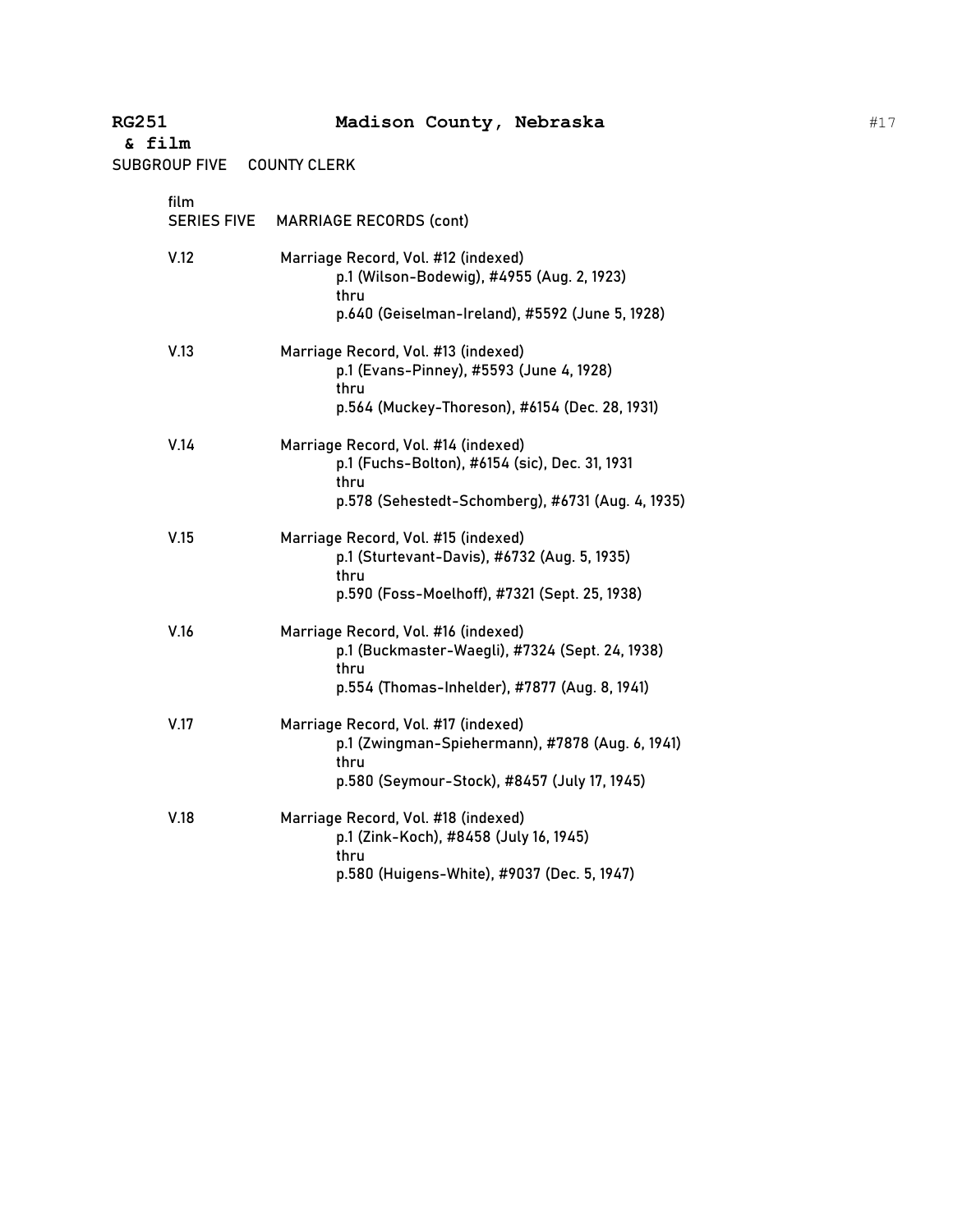SUBGROUP FIVE COUNTY CLERK

| film<br><b>SERIES FIVE</b> | <b>MARRIAGE RECORDS (cont)</b>                                                                                                                     |
|----------------------------|----------------------------------------------------------------------------------------------------------------------------------------------------|
| V.19                       | Marriage Record, Vol. #19 (indexed)<br>p.1 (Schulze-Gundy), #9038 (Dec. 5, 1947)<br>thru<br>p.580 (Hughes-Peters), #9617 (June 18, 1950)           |
| V.20                       | Marriage Record, Vol. #20 (indexed)<br>p.1 (Adkins-Oetting), #9618 (June 15, 1950)<br>thru<br>p.638 (Stein-Bartsch), #10255 (Sep6t 27, 1953)       |
| V.21                       | Marriage Record, Vol. #21 (indexed)<br>p.1 (Zauner-Marr), #10256 (Sept 10, 1953)<br>thru<br>p.648 (Rosenbloom-Arns), #10903 (May 5, 1957)          |
| V.22                       | Marriage Record, Vol. #22 (indexed)<br>p.1 (Carstens-Alyea), #10904 (April 26, 1957)<br>thru<br>p.644 (Daniel-O'Banion), #11547 (Jan. 1, 1961)     |
| V.23                       | Marriage Record, Vol. #23 (indexed)<br>p.1 (Buchholz-Uecher), #11548 (Jan. 13, 1961)<br>thru<br>p.650 (Wilson-Cunningham), #12197 (Aug. 8, 1964)   |
| V.24                       | Marriage Record, Vol. #24 (indexed)<br>p.1 (Hargis-Evans), #12198 (Aug. 7, 1964)<br>thru<br>p.650 (Bradford-Hoile), #12847 (Oct. 10, 1967)         |
| V.25                       | Marriage Record, Vol. #25 (indexed)<br>p.1 (Scarpello-Backhus), #12848 (Oct. 13, 1967)<br>thru<br>p.646 (Siebrandt-Tiedgen), #13489 (July 3, 1970) |
|                            |                                                                                                                                                    |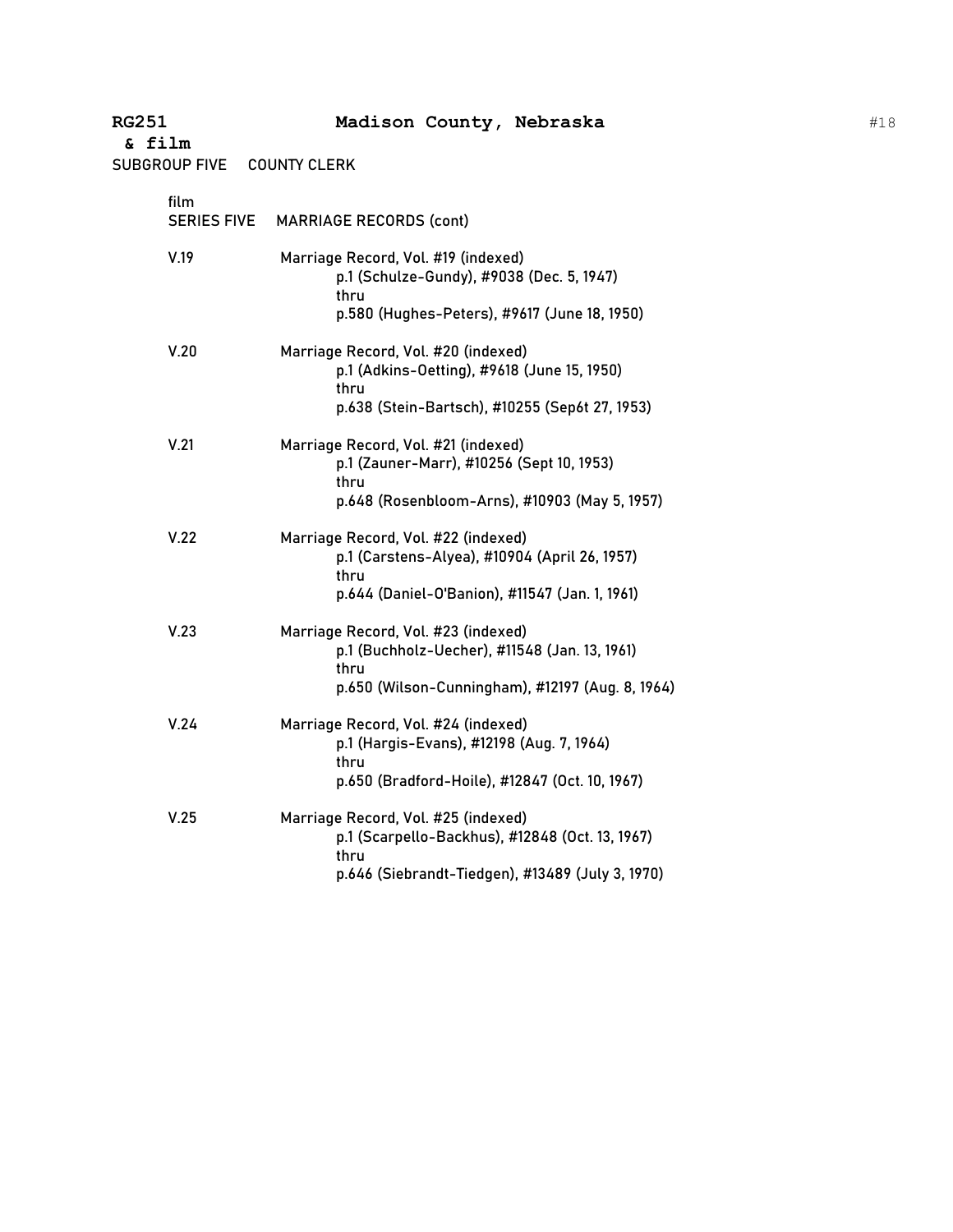SUBGROUP FIVE COUNTY CLERK

| film<br><b>SERIES FIVE</b> | <b>MARRIAGE RECORDS (cont)</b>                                                                                                                      |
|----------------------------|-----------------------------------------------------------------------------------------------------------------------------------------------------|
| V.26                       | Marriage Record, Vol. #26 (indexed)<br>p.1 (Vrtiska-Reinke), #13490 (July 2, 1970)<br>thru<br>p.638 (Monson-Manzer), #14123 (Mar. 9, 1973)          |
| V.27                       | Marriage Record, Vol. #27 (indexed)<br>p.1 (Skrivanek-Hochstein), #14124 (Mar. 2, 1973)<br>thru<br>p.640 (Schaefer-Hartman), #14762 (Aug. 12, 1975) |
| V.28                       | Marriage Record, Vol. #28 (indexed)<br>p.1 (Koch-Kuchar), #14763 (Aug. 12, 1978)<br>thru<br>p.620 (Beulke-Davis), #15380 (Feb. 25, 1978)            |
| V.29                       | Marriage Record, Vol. #29 (indexed)<br>p.1 (Miller-Tyler), #15381 (Feb. 16, 1978)<br>thru<br>p.640 (Goodyear-Cooper), #16018 (July 19, 1980)        |
| V.30                       | Marriage Record, Vol. #30 (indexed)<br>p.1 (Klima-Thege), #16019 (May 28, 1980)<br>thru<br>p.640 (Haase-Wynn), #16667 (July 2, 1982)                |
| V.31                       | Marriage Record, Vol. #31 (indexed)<br>p.1 (Classen-Ahrenholtz), #16668 (June 29, 1982)<br>thru<br>p.565 (Clark-Hansen), #17232 (July 14, 1984)     |
| V.32                       | Marriage Record, Vol. 1985 (indexed)<br>MR85-1 (Prichard-Lewis), January 7, 1985<br>thru<br>MR85-248 (Inlow-Schlenz), December 31, 1985             |
| V.33                       | Marriage Record, Vol. 1986 (indexed)<br>MR86-1 (Kelp-Smith), January 8, 1986<br>thru<br>MR86-251 (McIntosh-Svoboda), Dec. 31, 1986                  |
| V.34                       | Marriage Record, Vol. 1987 (see card index)<br>07-87-00001 (Volguardsen-Hundt), Jan. 9, 1987<br>thru<br>07-87-00205 (Ernesti-Ronk), Dec. 19, 1987   |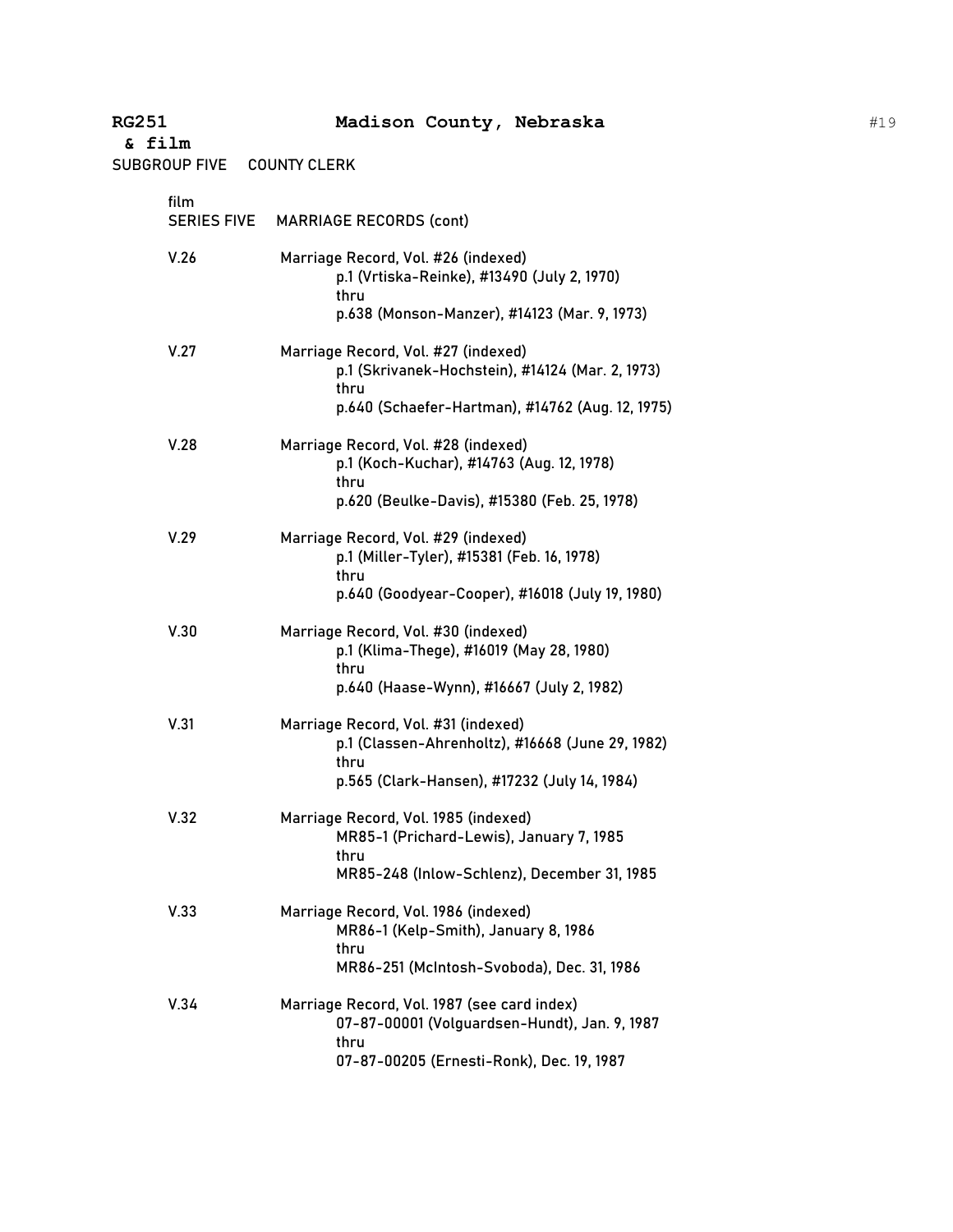SUBGROUP FIVE COUNTY CLERK

| film<br><b>SERIES FIVE</b> | <b>MARRIAGE RECORDS (cont)</b>                                                                                                                        |
|----------------------------|-------------------------------------------------------------------------------------------------------------------------------------------------------|
| V.35                       | Marriage Record, Vol. 1988 (see card index)<br>07-88-00001 (Schnitzler-Otjen), Jan. 1, 1988<br>thru<br>07-88-00260 (Buettner-Gilroy), Jan. 7, 1989    |
| V.36                       | Marriage Record, Vol. 1989 (see card index)<br>07-89-00001 (Schueth-Wingate), Jan. 3, 1989<br>thru<br>07-89-00269 (Henn-Bernier), Dec. 30, 1989       |
| V.37                       | Marriage Record, Vol. 1990 (see card index)<br>07-90-00001 (Sorsen-Northouse), Jan. 10, 1990<br>thru<br>07-90-00250 (Shotwell-Hudson), Jan. 4, 1991   |
| V.38                       | Marriage Record, Vol. 1991 (see card index)<br>07-91-00001 (Rodriguez-Hernandez), Jan. 11, 1991<br>thru<br>07-91-00260 (Stevens-Morris), Jan. 1, 1992 |
| V.39                       | Marriage Record, Vol. 1992 (see card index)<br>07-92-00001 (Axford-Bartels), Jan. 3, 1992<br>thru<br>07-92-00255 (Hardison-Boettger), Dec. 31, 1992   |
| V.40                       | Marriage Record, Vol. 1993 (see card index)<br>07-93-00001 (Reed-Carrier), Jan. 4, 1993<br>thru<br>07-93-00245 (Morland-Potschies), Dec. 31, 1993     |

NOTE: Microfilm record for Subgroup Five, Series Five begins next page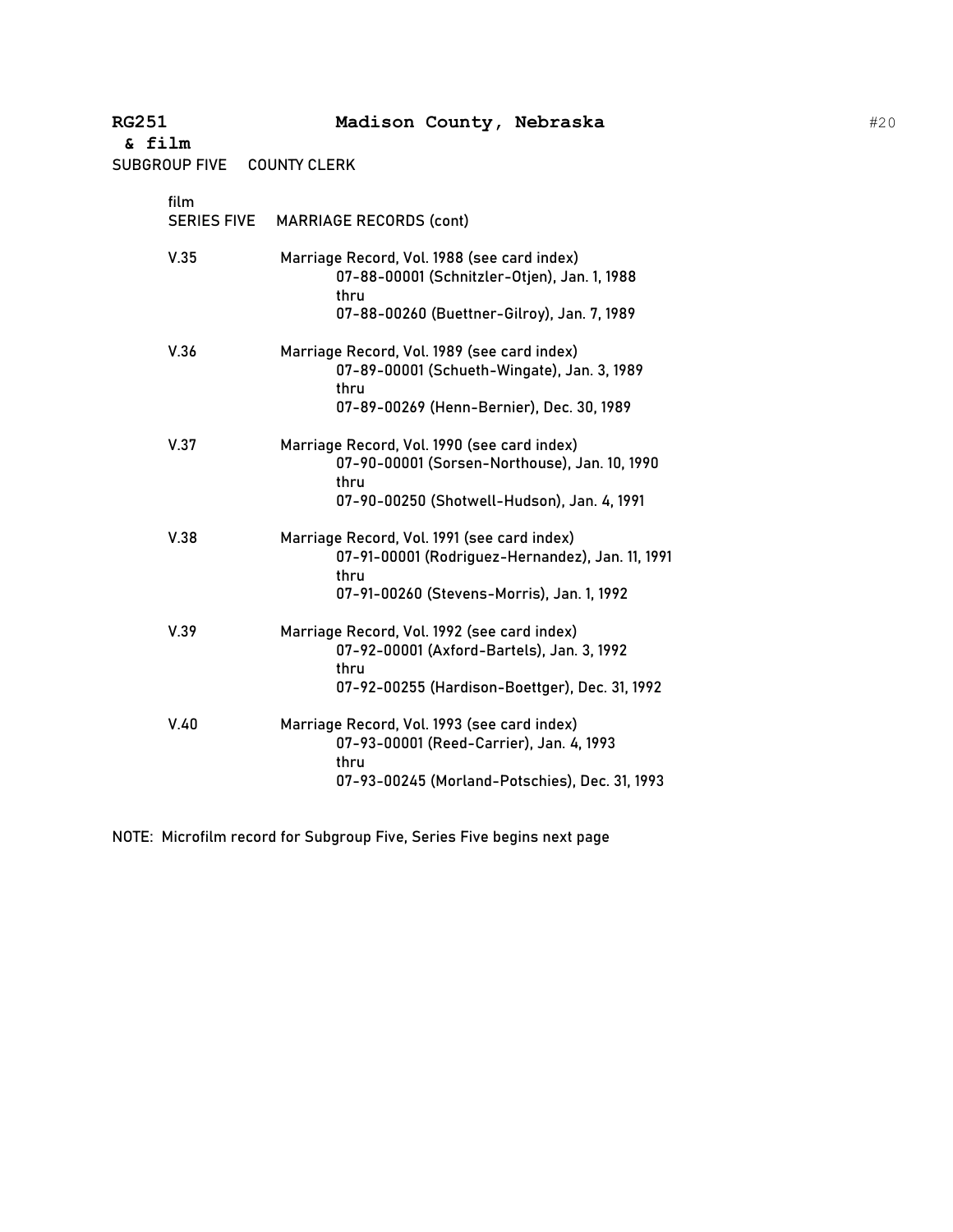**& film** SUBGROUP FIVE COUNTY CLERK film SERIES ONE MARRIAGE RECORDS - MICROFILM RECORD MP4219 NOTE: Records were microfilmed at county courthouse by the Genealogical Society of Utah. Original record remains at the courthouse. Roll #1 Retakes, Items #1 & #2, start of reel 1485 shots and 1018 pp. Item #1 - General Index to Marriages, Vol. #A 459 cards Bk1, p.1 (1868) thru Bk 28, p.620 (1978) GSU Project thru #26,674 Item #3 - Index Cards - Grooms (1986-1995) Aaber, Alan Lee - Dye, Kent Sheldon RETAKES: Item #1, pp. 1-18 (Ahlman-Bauman) Item #2, pp.3-8 (Anderson-Bennett) ORDER OF FILMING: Vol. A Index - frames #0009-0823 Vol. B Index - frames #0833-1036 Vol. C - Card Index (1986-1995) A - frames 1046-1113 B - frames 1114-1305 C - frames 1306-1423 D - frames 1424-1504 Roll #2 Item #1 - Index Cards - Grooms (1986-1995) 2952 shots Eckmann, Ernst - Zweiner, Donald Richard 2934 cards thru GSU Project Item #1 - Index Cards - Brides (1986-1995) #26,661 Abler, Shelly Lynne - Ott, Jodi Ann NOTE: Vol. #C - Index to Grooms (1986-1995) begins at frame #0008 Vol. #D - Index to Brides (1986-1995) begins at frame #1606 Roll #3 Item #1 - Index Cards - Brides (1986-1995) 702 cards Pallas, Nancy Jean - Zubia, Teresa Florina 1103 pp. thru GSU Project Item #4 - Marriage Record, Vol. #3 #26,662 p.105 (Chrisman-Collins), January 28, 1890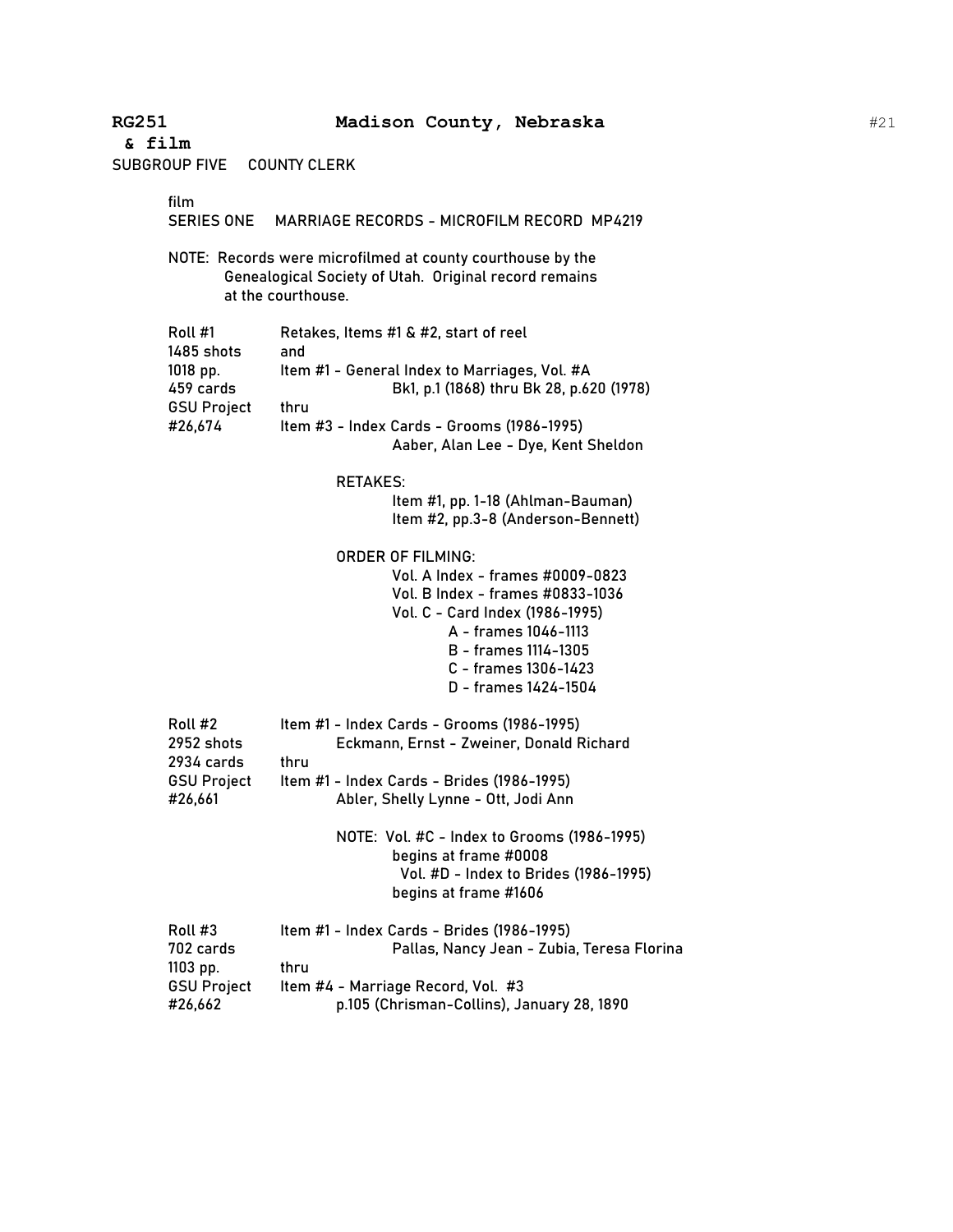| & film<br><b>SUBGROUP FIVE</b> |                                                              | <b>COUNTY CLERK</b>                                                                                                                                                                                      |
|--------------------------------|--------------------------------------------------------------|----------------------------------------------------------------------------------------------------------------------------------------------------------------------------------------------------------|
|                                | film<br><b>SERIES FIVE</b>                                   | MARRIAGE RECORDS - MICROFILM RECORD MP4219                                                                                                                                                               |
|                                |                                                              | NOTE: For illegible or Hard to Copy documents, original record<br>remains at Madison County Courthouse.                                                                                                  |
|                                | Roll #4<br>1554 pp.<br><b>GSU Project</b><br>#26,663         | Item #1 - Marriage Record, Vol. #3 cont.<br>p.104 (Vlazny-Hardy), January 21, 1890<br>thru<br>Item #3 - Marriage Record, Vol. #5<br>p.565 (Yancy-Tobbins), February 17, 1902                             |
|                                | Roll #5<br>1410 pp.<br><b>GSU Project</b><br>#26,664         | Item #1 - Marriage Record, Vol. #5 cont.<br>p.564 (Gerling-Freinies), February 15, 1902<br>thru<br>Item #4 - Marriage Record, Vol. #8<br>p.111 (Thompson-Kristofferson), July 7, 1911                    |
|                                | Roll #6<br>1350 pp.<br><b>GSU Project</b><br>#26,665         | Item #1 - Marriage Record, Vol. #8 cont.<br>p.110 (Lambsch-Frommer), July 6, 1911<br>thru<br>Item #3 - Marriage Record, Vol. #10<br>p.310 (Pojar-Karella) #4310, February 10, 1920                       |
|                                | Roll #7<br>1331 pp.<br><b>GSU Project</b><br>#26,666         | Item #1 - Marriage Record, Vol. #10 cont.<br>p.310 (Pojar-Karella) repeated<br>thru<br>Item #3 - Marriage Record, Vol. #12<br>p.640 (Geiselman-Ireland) #5592, June 5, 1928                              |
|                                | Roll #8<br>1217 pp.<br><b>GSU Project</b><br>#26,667         | Item #1 - Marriage Record, Vol. #13<br>Index A-Z (1928-1931), and<br>p.1 (Evans-Pinney) #5593, June 4, 1928<br>thru<br>Item #3 - Marriage Record, Vol. #15<br>p.19 (Barta-Sedacek) #6750, Sept. 12, 1935 |
|                                | Roll #9<br>1291 pp.<br><b>GSU Project</b><br>#26,668         | Item #1 - Marriage Record, Vol. #15 cont.<br>p.20 (Baker-Gilland) - void (1935)<br>thru<br>Item #3 - Marriage Record, Vol. #17<br>p.110 (Rehwaldt-Braden) #7987, Feb. 11, 1942                           |
|                                | <b>Roll #10</b><br>1307 pp.<br><b>GSU Project</b><br>#26,669 | Item #1 - Marriage Record, Vol. #17 cont.<br>p.110 (Rehwaldt-Braden) repeated<br>thru<br>Item #3 - Marriage Record, Vol. #19<br>p.200 (Perry-Kellner) #9237, Aug. 29, 1948                               |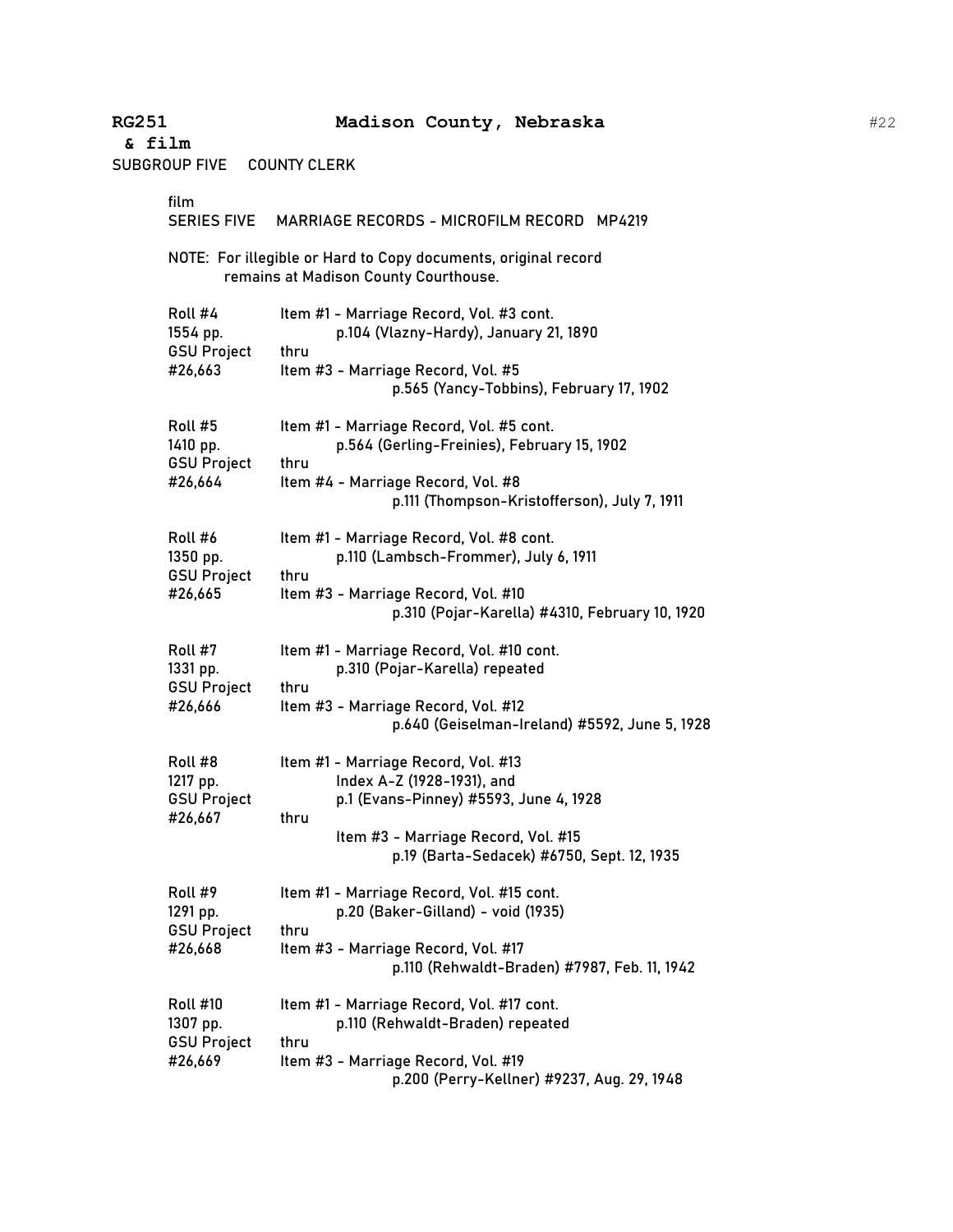| & film |                                                              |                     |                                                                                                                                                                                                                                                                                                                                                                                                                                               |
|--------|--------------------------------------------------------------|---------------------|-----------------------------------------------------------------------------------------------------------------------------------------------------------------------------------------------------------------------------------------------------------------------------------------------------------------------------------------------------------------------------------------------------------------------------------------------|
|        | <b>SUBGROUP FIVE</b>                                         | <b>COUNTY CLERK</b> |                                                                                                                                                                                                                                                                                                                                                                                                                                               |
|        | film<br><b>SERIES FIVE</b>                                   |                     | MARRIAGE RECORDS - MICROFILM RECORD MP4219                                                                                                                                                                                                                                                                                                                                                                                                    |
|        |                                                              |                     | NOTE: Illegible or Hard to Copy documents, original record<br>remains at Madison County Courthouse.                                                                                                                                                                                                                                                                                                                                           |
|        | <b>Roll #11</b><br>1360 pp.<br><b>GSU Project</b><br>#26,670 | thru                | Item #1 - Marriage Record, Vol. #19 cont.<br>p.200 (Perry-Kellner) #9237, Aug. 29, 1948<br>Item #3 - Marriage Record, Vol. #21<br>p.285 (Hrabak-Dahlkoetter) #10540, Apr 13, 1955                                                                                                                                                                                                                                                             |
|        |                                                              |                     | NOTE: Vol. #20, page 512 (#10129), page number<br>and License number not visible due to<br>attachments.<br>NOTE: Vol. #21 - Attachments to Licenses, i.e.<br>parental consents, not always unfolded or<br>lifted for microfilming resulting in folded,<br>obscured, and partially illegible documents:<br>Covered information: pp. 1, 38, 40, 61-64,<br>and 159<br>Attachments folded: pp.38, 40, 61-64, 102,<br>112, 126, 183, 186, 265, 277 |
|        |                                                              |                     | NOTE: Vol. #21, page 99 follows p.96 in vol.<br>Pages 97-98 filmed following p.102<br>Pages 238-239 follow p.240 on microfilm.                                                                                                                                                                                                                                                                                                                |
|        | <b>Roll #12</b><br>1518 pp.<br><b>GSU Project</b><br>#26,671 | thru                | Item #1 - Marriage Record, Vol. #21 cont.<br>p.285 (Hrabak-Dahlkoetter) #10540, Apr 13, 1955<br>Item #3 - Marriage Record, Vol. #23<br>p.190 (Schuster-Goehry) #11737, Apr 7, 1962<br>NOTE: Vol. #21 - Attachments to Licenses, i.e.<br>parental consents, not always unfolded or<br>lifted for microfilming resulting in folded,                                                                                                             |
|        |                                                              |                     | obscured, and partially illegible documents:<br>Attachments folded: pp.373, 376-377, 416<br>NOTE: Vol. #21 - p.368 (#10623), page number is<br>not visible.<br>NOTE: Vol. #21 - p.445 (#10700), Targeted<br>restricted. Attachment may have been but<br>license and certificate missed in filming.<br>NOTES, Reel #12 continued on next page                                                                                                  |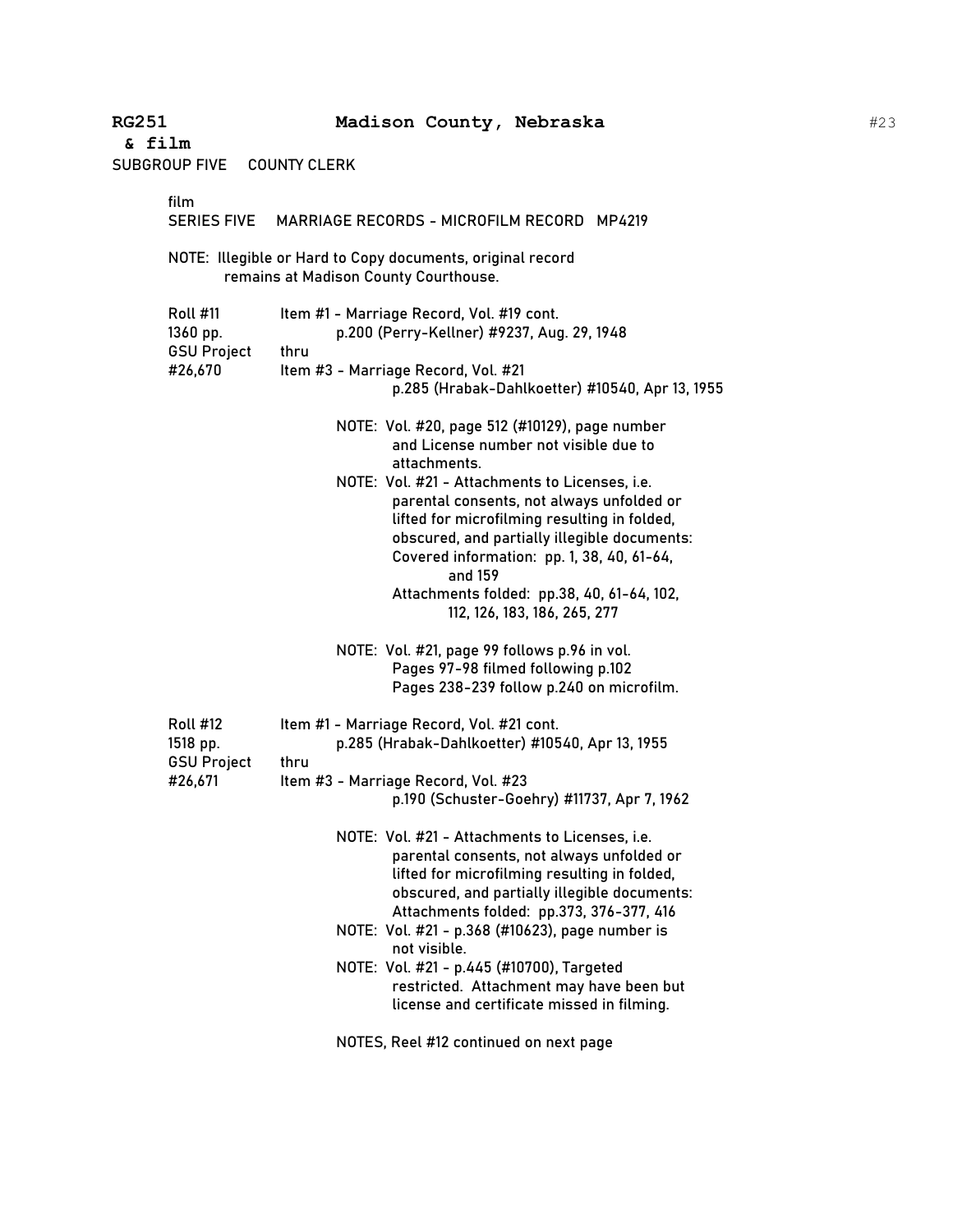**& film** SUBGROUP FIVE COUNTY CLERK film SERIES FIVE MARRIAGE RECORDS - MICROFILM RECORD MP4219 NOTE: For illegible or Hard to Copy documents, original record remains at Madison County Courthouse. Roll #12 NOTES, continued NOTE: Vol. #22 Covered Information: pp.57, 262, 304, 375, 511 Attachments Folded, not filmed: pp.10-11, 30, 174, 177, 178, 186-187, 192-193, 210, 215, 219, 232-233, 241, 262 NOTE: Vol. #22 pp.562-563 targeted as having attachments. Target error or attachment missed in filming. NOTE: Vol. #23, same as above, p.106 Roll #13 Item #1 - Marriage Record, Vol. #23 cont. 1082 pp. p.190 (Schuster-Goehry) #11737, Apr 7, 1962 GSU Project thru #26,675 Item #2 - Marriage Record, Vol. #24 p.650 (Bradford-Hoile) #12847, Oct. 10, 1967 NOTE: Vol. #23, p.565 - Sheet #1 of attachment folded document partially blocks information Roll #14 Item #1 - Marriage Record, Vol. #25 1136 pp. Index A-Z (1967-1970), and GSU Project p.1 (Scarpello-Backhus) #12848, Oct. 13, 1967 #26,676 thru Item #2 - Marriage Record, Vol. #26 p.530 (Schwedhelm-Masur) #14015, Aug. 5, 1972 Roll #15 Item #1 - Marriage Record, Vol. #26 cont. 1129 pp. p.530 (Schwedhelm-Masur) repeated (1972) GSU Project thru #26,677 Item #3 - Marriage Record, Vol. #28 p.320 (Smith-Daum) #15082, Dec. 11, 1976 Roll #16 Item #1 - Marriage Record, Vol. #28 cont. 1301 pp. p.320 (Smith-Daum) repeated (1976) GSU Project thru

#26,678 Item #3 - Marriage Record, Vol. #30

p.300 (Pelster-Herley) #16318, June 13, 1981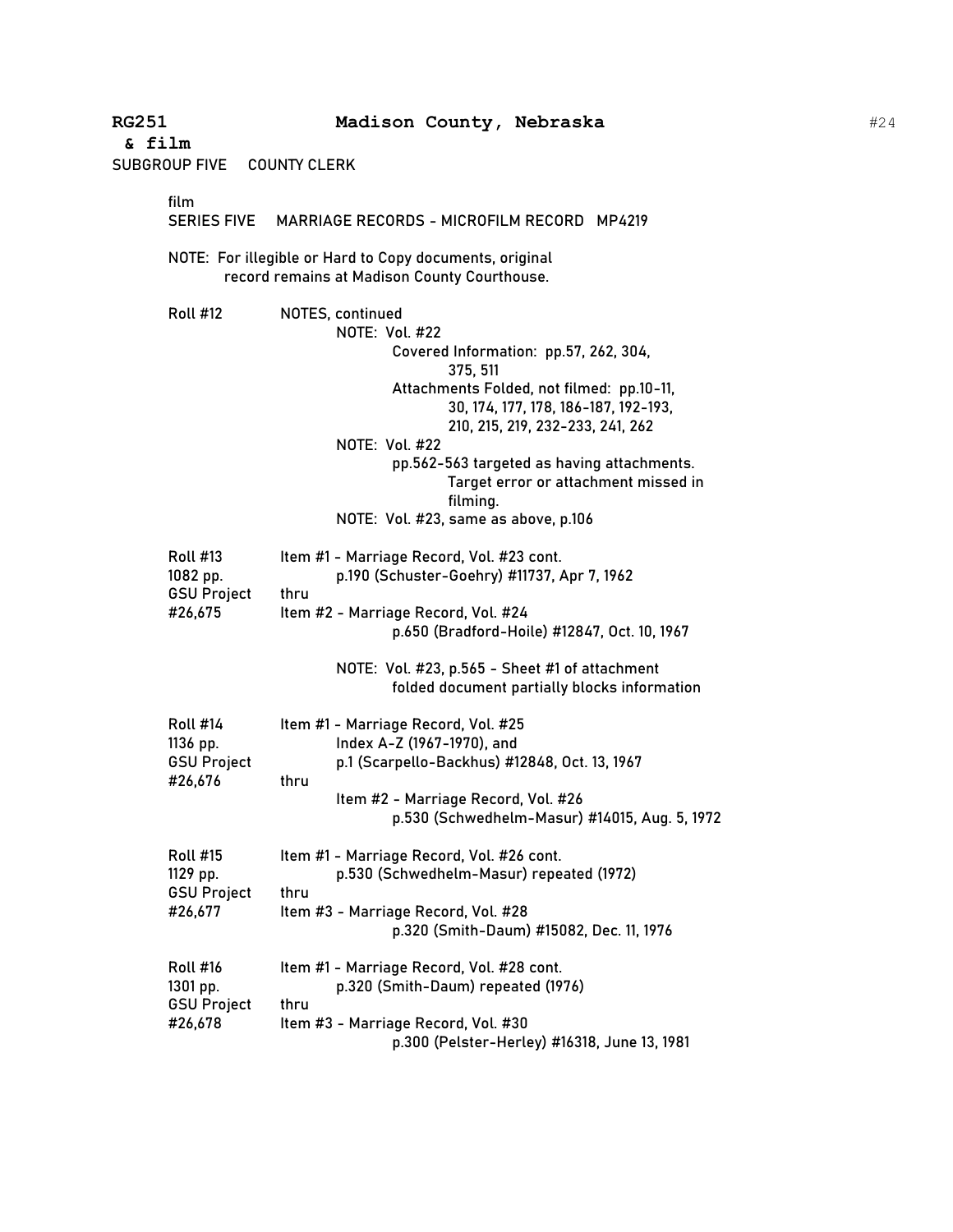| <b>SUBGROUP FIVE</b>                              | <b>COUNTY CLERK</b>                                                                                                                                            |
|---------------------------------------------------|----------------------------------------------------------------------------------------------------------------------------------------------------------------|
| film<br><b>SERIES FIVE</b>                        | MARRIAGE RECORDS - MICROFILM RECORD MP4219                                                                                                                     |
|                                                   | NOTE: For illegible or Hard to Copy documents, original<br>record remains at Madison County Courthouse                                                         |
| <b>Roll #17</b><br>1321 pp.<br><b>GSU Project</b> | Item #1 - Marriage Record, Vol. #30 cont.<br>p.300 (Pelster-Herley) repeated (1981)<br>thru                                                                    |
| #26,688                                           | Item #4 - Marriage Record, Vol. 1986<br>MR86-77 (Nelson-Fleming), May 25, 1986                                                                                 |
| <b>Roll #18</b><br>1426 pp.<br><b>GSU Project</b> | Item #1 - Marriage Record, Vol. 1986 cont.<br>MR86-70 (Schmitz-Blazer), May 16, 1986<br>thru                                                                   |
| #26,689                                           | Item #6 - Marriage Record, Vol. 1991<br>07-91-00260 (Stevens-Morris), Jan. 1, 1992                                                                             |
|                                                   | NOTE: Records on this reel have been edited<br>prior to microfilming to remove confidential<br>information as defined by section 71-602,<br>R.R.S. Nebr. 1990. |
|                                                   | NOTE: Vols. 1986-1991, see rolls 1-3 for index.                                                                                                                |
| <b>Roll #19</b><br>500 pp.<br><b>GSU Project</b>  | Item #1 - Marriage Record, Vol. 1992<br>07-92-00001 (Axford-Bartels), Jan. 3, 1992<br>thru                                                                     |
| #26,690                                           | Item #2 - Marriage Record, Vol. 1993<br>07-93-00245 (Morland-Potshcies), 12/31/1993                                                                            |
|                                                   | NOTE: Records on this reel have been edited<br>prior to microfilming to remove confidential<br>information as defined by section 71-602,<br>R.R.S. Nebr. 1990. |
|                                                   | NOTE: For index, see rolls 1-3                                                                                                                                 |

# SUBGROUP SIX COUNTY REGISTER OF DEEDS

NOTE: No records from this office have as yet been transferred to the State Archives for storage.

#25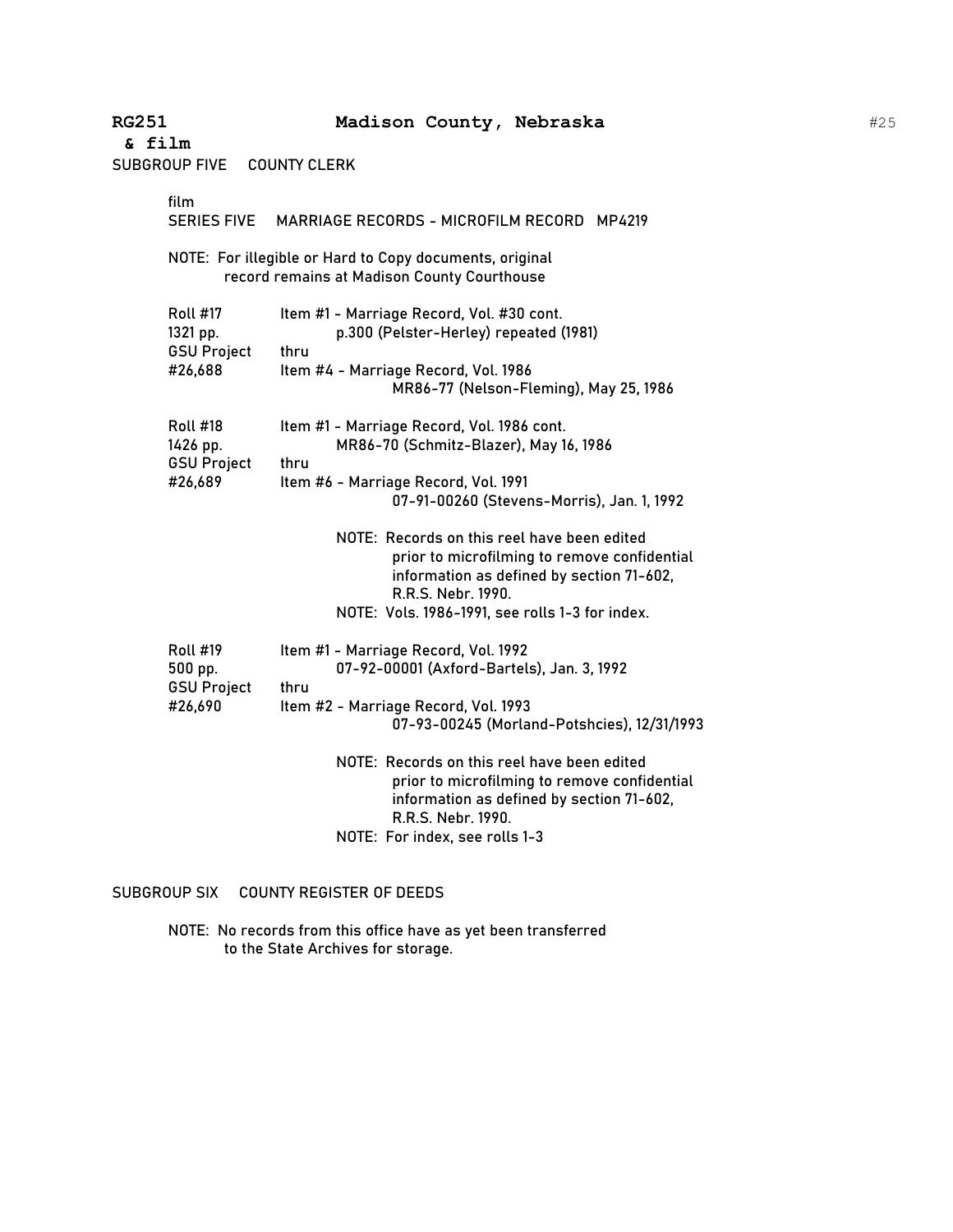| <b>RG251</b><br>& film        | Madison County, Nebraska                                                                                                                                                                                                                                                                                                                                                                                                            |
|-------------------------------|-------------------------------------------------------------------------------------------------------------------------------------------------------------------------------------------------------------------------------------------------------------------------------------------------------------------------------------------------------------------------------------------------------------------------------------|
| film<br><b>SUBGROUP SEVEN</b> | COUNTY SURVEYOR, 1870-1977                                                                                                                                                                                                                                                                                                                                                                                                          |
| film                          | SERIES ONE SURVEY RECORD AND PLAT BOOKS, 1872-1977                                                                                                                                                                                                                                                                                                                                                                                  |
| v.1                           | Survey Record #1, 1872-1907<br>F. W. Barnes, Surveyor, 1872<br>John R. Condon, Surveyor, 1873<br>George A. Latimer, Surveyor, 1887<br>Andrew J. Thatch, Surveyor, 1907<br>pp. 1-24, Index<br>p.25, S5-T23N-R1W, January 23, 1872<br>thru<br>p.357, S31-T22N-R1W, November 12 & 13, 1907                                                                                                                                             |
| v.2                           | Survey Record #2, 1910-1929<br>Cover, background info on county surveys,<br>1910-1942 and information on surveyors<br>Herbert H. Tracy (1922-1935) and successor,<br>Cleo J. Fryer (1935-1947)<br>Index and p.1, NW1/4, NE1/4, S6-T23N-R2W,<br>C. L. Huntley, Surveyor, 1912<br>thru<br>p.306, S26-T21N-R4W, H. H. Tracy, 7/11/1929<br>ends, cover - obituary of Sheriff Clinton S.<br>Smith, Madison Star-Mail, July 20, 1930, p.1 |
| v.3                           | Survey Record #3, 1929-1935<br>Index, and p.1, S27-T21N-R4W,<br>H. H. Tracy, Surveyor, July 11, 1929<br>thru<br>S27-T21N-R3W, C. J. Fryer, Deputy, Aug. 5, 1935                                                                                                                                                                                                                                                                     |
| v.4                           | Survey Record #4, 1935-1967<br>Index and p.1, S22-T21N-R3W,<br>C. J. Fryer, Deputy, August 5, 1935<br>thru<br>Belair 4th Addition, S21-T24N-R1W, Dec. 18, 1967                                                                                                                                                                                                                                                                      |
| v.5                           | Survey Record #5, 1967-1977<br>(Targeted on film in error, 1962-1977)<br>W1/2, NW1/4, S15-T24N-R1W, May 9, 1968<br>thru<br>p.149, S1/2, SE1/4, S10-T22N-R2W, May 5, 1977<br>NOTE: pp. 150-171 are blank<br>ends, T21N-R1W thru T24N-R4W, Index to Plats<br>NOTE: Plats in date range of<br>May 27, 1967 thru May 5, 1977                                                                                                            |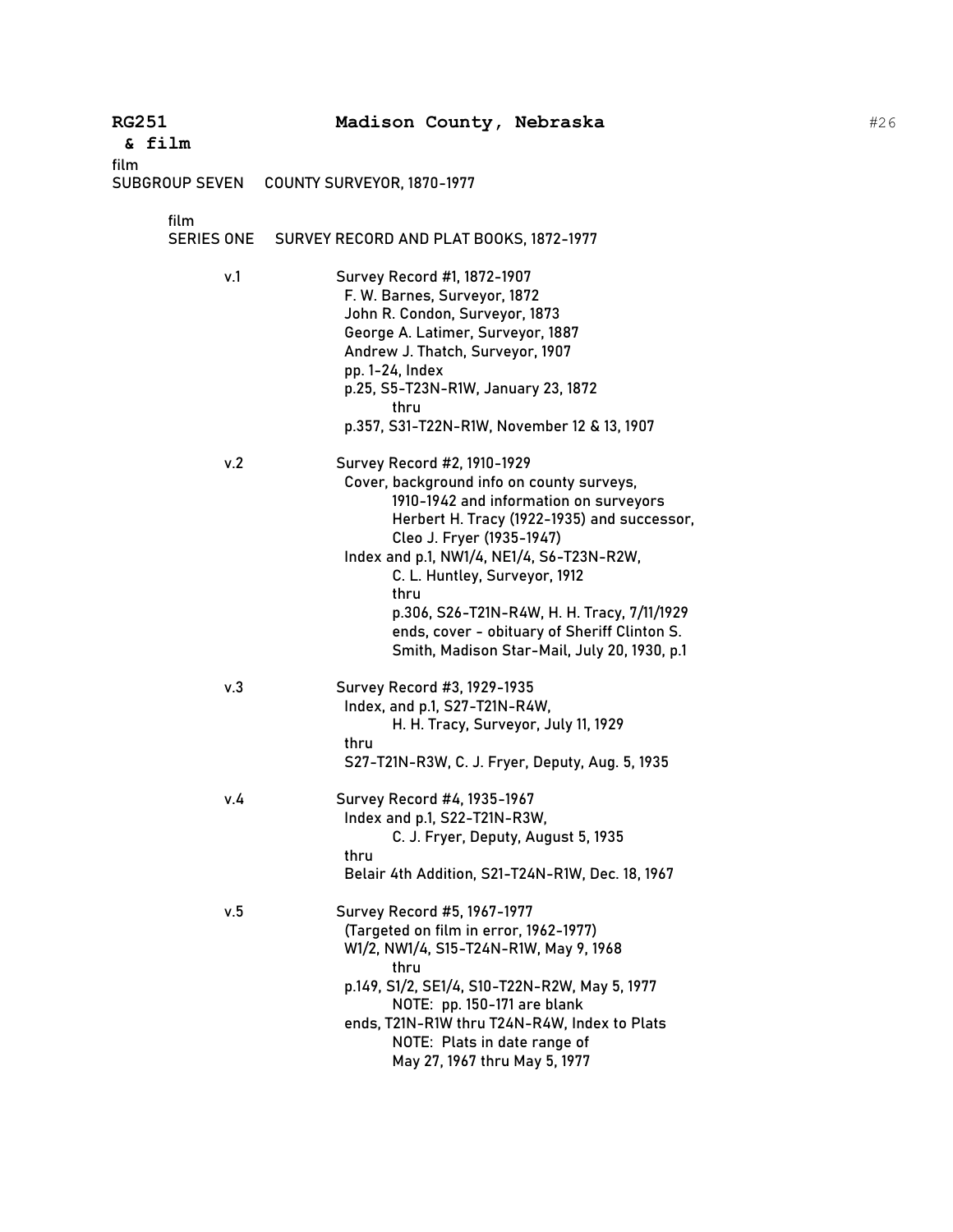| <b>RG251</b><br>& film |                                             | Madison County, Nebraska                                                                                                                                                                                                                                          |
|------------------------|---------------------------------------------|-------------------------------------------------------------------------------------------------------------------------------------------------------------------------------------------------------------------------------------------------------------------|
| film<br>SUBGROUP SEVEN |                                             | <b>COUNTY SURVEYOR (cont)</b>                                                                                                                                                                                                                                     |
| film<br>SERIES ONE     |                                             | <b>SURVEY RECORDS (cont)</b>                                                                                                                                                                                                                                      |
|                        | v.6                                         | Survey Miscellaneous Record, 1974-1977<br>Begins w/ misc. contracts and Bills, 1940-1961<br>Includes road surveys and location maps, misc.<br>surveys and plats, town lots, and Railroad ROW<br>Dates in range May 19, 1974 thru May 24, 1977                     |
| NSHS HAS ON MICROFILM: |                                             |                                                                                                                                                                                                                                                                   |
|                        | Roll #1<br>225 shots<br>450 pp.<br>#17,193  | Survey Record #1, Index, pp. 1-24<br>p.1, 5-23-1, January 23, 1872<br>thru<br>Survey Record #1, p.357<br>31-22-1, November 12 & 13, 1907                                                                                                                          |
|                        | Roll #2<br>784 shots<br>1568 pp.<br>#17,167 | Survey Record #1, p.358<br>29-23-4, August 29, 1905<br>thru<br>Survey Record, Vol. 4, p.64<br>11-24-1, April 21, 1936<br>NOTE: Obit. Clinton S. Smith, 1930, end v.2<br>NOTE:<br>v.2 Begins at Frame #030<br>v.3 Begins at Frame #363<br>v.4 Begins at Frame #699 |
|                        | Roll #3<br>809 shots<br>1618 pp.<br>#17,168 | Survey Record, Vol. 4, p.65<br>28-24-1, April 22, 1936<br>thru<br>Survey Record, Vol. 5, p.133<br>Highland Park Acres, July 1976<br>NOTE: v.5 Begins at Frame #436                                                                                                |
|                        | Roll #4<br>90 shots<br>#17,169              | Survey Record, Vol. 5, p.134<br>SW1/4, S11/4, 35-24-1, Aug. 30, 1976<br>thru<br>Survey Record, Vol. 6, May 24, 1977<br>NOTE: Vol. 6 Begins at Frame #066                                                                                                          |

#27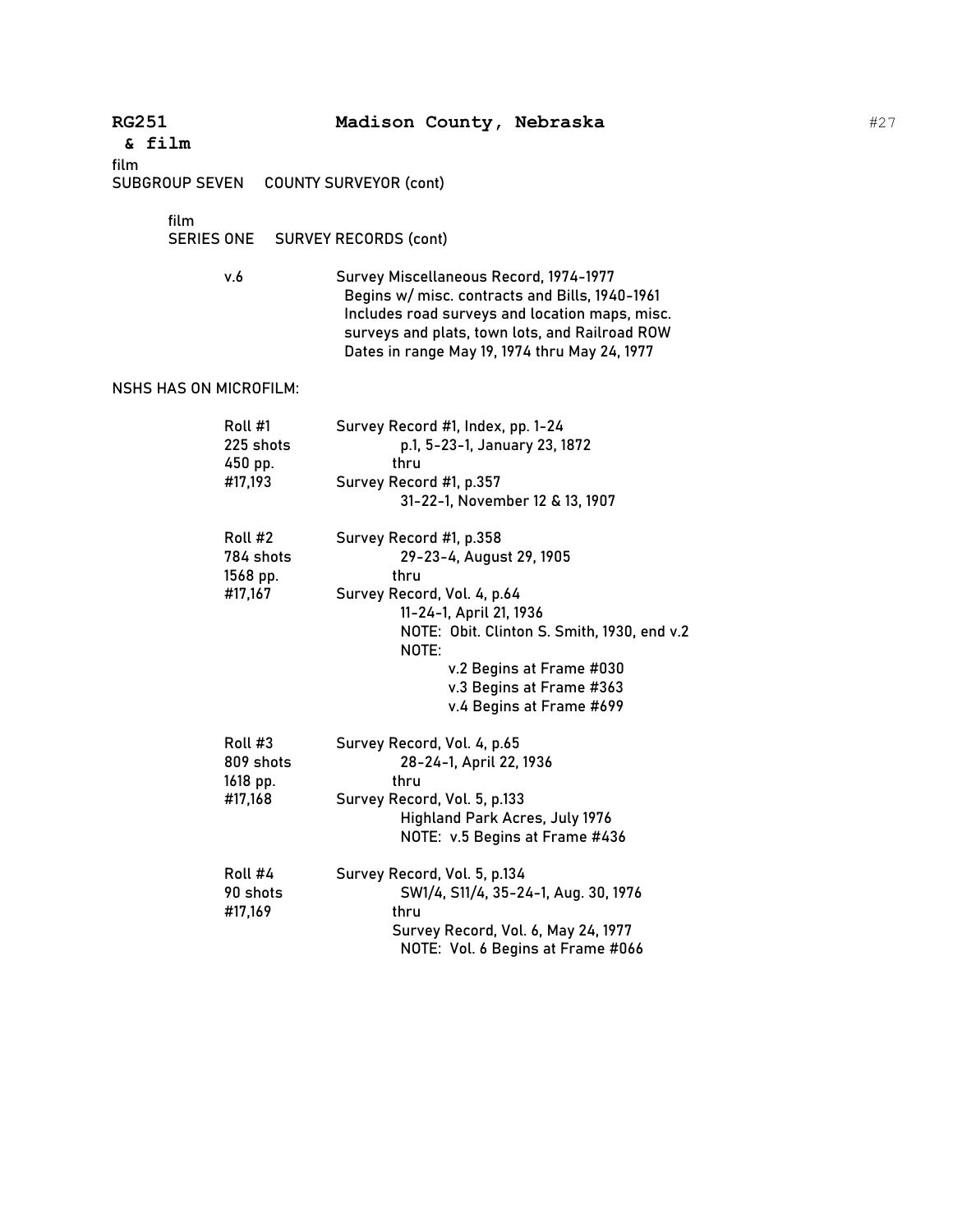| <b>RG251</b><br>& film<br>film                   | Madison County, Nebraska                                                                                                                                                                                  |
|--------------------------------------------------|-----------------------------------------------------------------------------------------------------------------------------------------------------------------------------------------------------------|
| <b>SUBGROUP SEVEN</b>                            | <b>COUNTY SURVEYOR</b>                                                                                                                                                                                    |
| film<br><b>SERIES TWO</b>                        | ROAD CALENDARS, 1869-1920                                                                                                                                                                                 |
| v.1                                              | Road Calendar, January 1869 - June 1916<br>(Targeted July 6, 1870 - June 1916 on film)<br>p.1, T21-R1, January 16-17, 1869<br>thru<br>p.450, June 1, 1916<br>p.451, T24-R4W, November 28, 1899            |
| v.2                                              | Road Calendar (Index & plats), 1869-1920<br>Index to legal authority of roads built<br>in Madison County. Covers roads #1<br>(Commissioners Journal 2, p.85) thru<br>#273 (Commissioners Journal 6, p.89) |
| <b>NSHS HAS ON MICROFILM:</b>                    |                                                                                                                                                                                                           |
| Roll #4<br>frame $\#091$<br>484 shots<br>#17,169 | Road Calendar, Vol. 1, p.1<br>T21-R1W, January 16-17, 1869<br>thru<br>Road Calendar Index, Vol. 2<br>Roads #1 thru #273 (1869-c.1920)<br>NOTE:<br>v.2 Begins at Frame #186                                |
| <b>SERIES THREE</b>                              | PLAT MAPS, n.d.                                                                                                                                                                                           |
| B.1                                              | Section Maps showing owner of sections, n.d.<br>(origin & purpose of plats undetermined)                                                                                                                  |
| B.2                                              | T21-R1; T21-R2; T22-R1; T22-R2; T22-R3;<br>T23-R3; T24-R2; T24-R4<br>T21-R3; T21-R4; T22-R4; T23-R1; T23-R2<br>T23-R4; T24-R1; T24-R2; T24-R3                                                             |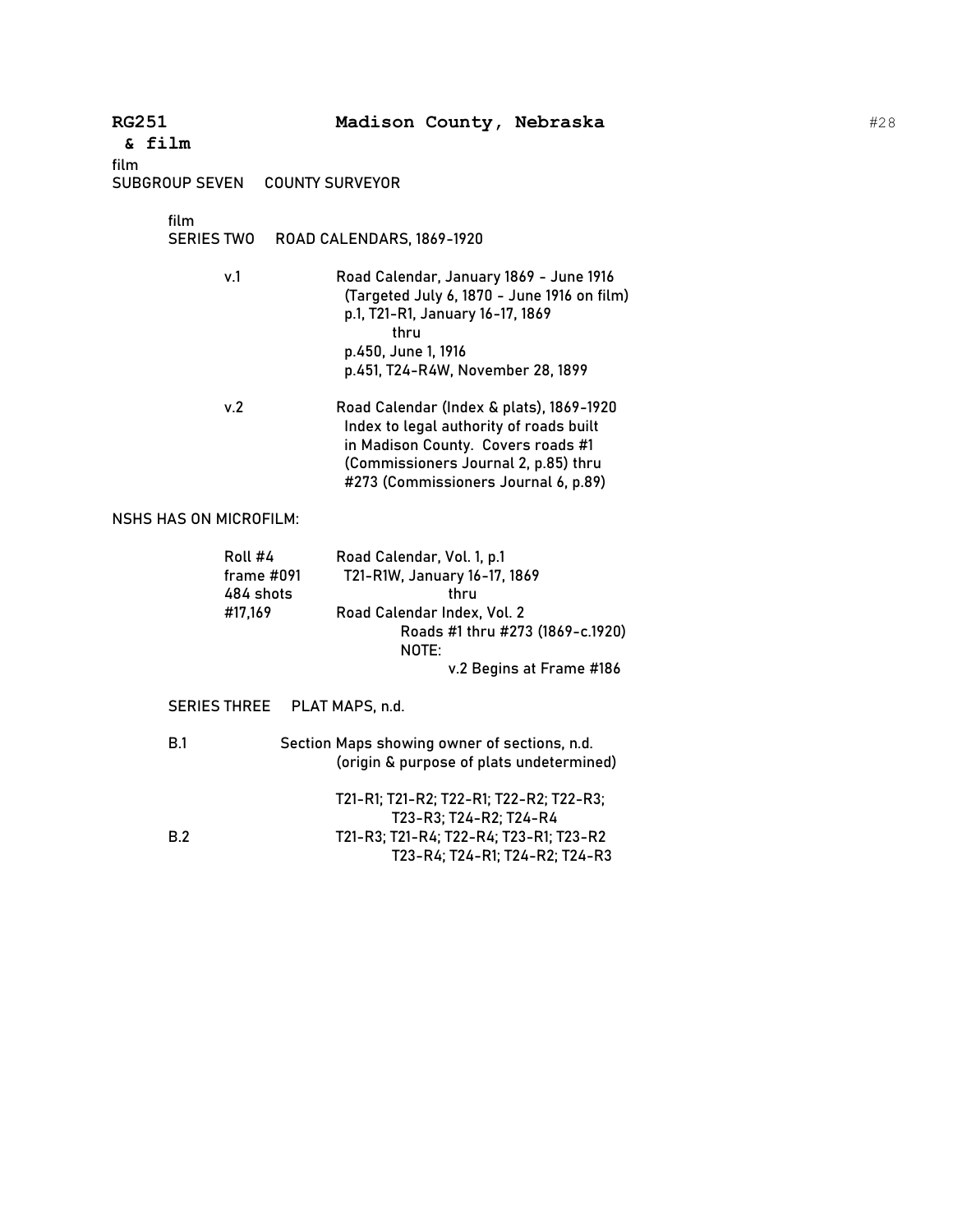| <b>RG251</b><br>& film | Madison County, Nebraska                                                                                                                                                                                                                                                                                                                                                                                                   |
|------------------------|----------------------------------------------------------------------------------------------------------------------------------------------------------------------------------------------------------------------------------------------------------------------------------------------------------------------------------------------------------------------------------------------------------------------------|
| SUBGROUP EIGHT         | <b>COUNTY COURT, 1872-1946</b>                                                                                                                                                                                                                                                                                                                                                                                             |
| film                   |                                                                                                                                                                                                                                                                                                                                                                                                                            |
| <b>SERIES ONE</b>      | COUNTY COURT DOCKETS, 1872-1910                                                                                                                                                                                                                                                                                                                                                                                            |
| v.A                    | OLD SERIES TWO (Vol. 1) ON MICROFILM<br>NOTE: Targeted Fee Book (in error) on microfilm<br>Probate Judge's Docket (Civil and Criminal)<br>County Court, General Index, A-Z<br>pp. 1-6 are blank<br>p.7, Case #7 (Aug. 21 thru Sept. 2, 1872)<br>thru<br>p.143, No Case # (Sept 10 thru December 17, 1875                                                                                                                   |
| v.1                    | OLD SERIES TWO (Vol. 1) ON MICROFILM<br><b>County Court Docket, Civil and Criminal</b><br>Index, A-Z<br>p.1, Case #1 (Dec. 4, 1882 - Jan. 3, 1883)<br>thru<br>pp.574-575, Case #269 (Jan. 12-26, 1895)<br>pp. 576-584, continuations of previous cases<br>thru January 22, 1898                                                                                                                                            |
| v.2                    | OLD SERIES TWO (Vol. 2) ON MICROFILM<br><b>County Court Docket, Civil and Criminal</b><br>Index, A-Z<br>p.1, #270 (Jan. 18 thru Feb. 5, 1895)<br>thru<br>p.516, #664 (July 6 thru December 7, 1904)<br>pp.517-523, continuation of previous cases,<br>July 1904 - March 1907<br>p.524-525, #664 (#2), July 29 thru Aug. 3, 1904<br>thru<br>p.572, #678 (May 15 thru Sept 14, 1905)<br>pp.573-574, #594 cont., 3/9-4/8/1910 |

#29

NSHS HAS ON MICROFILM:

|           | Roll #1 TARGETED SERIES TWO. PATRONS IGNORE SERIES NUMBER |
|-----------|-----------------------------------------------------------|
| 789 shots | Probate Judge's Docket, Vol. A, Index                     |
| 1578 pp.  | thru                                                      |
| #20,182   | County Court Docket, Vol. 2, p.523                        |
|           | March, 1907                                               |
|           | NOTE:                                                     |
|           | v.1 Begins at Frame #166                                  |
|           | v.2 Begins at Frame #489                                  |
|           |                                                           |

**RG251 Madison County, Nebraska**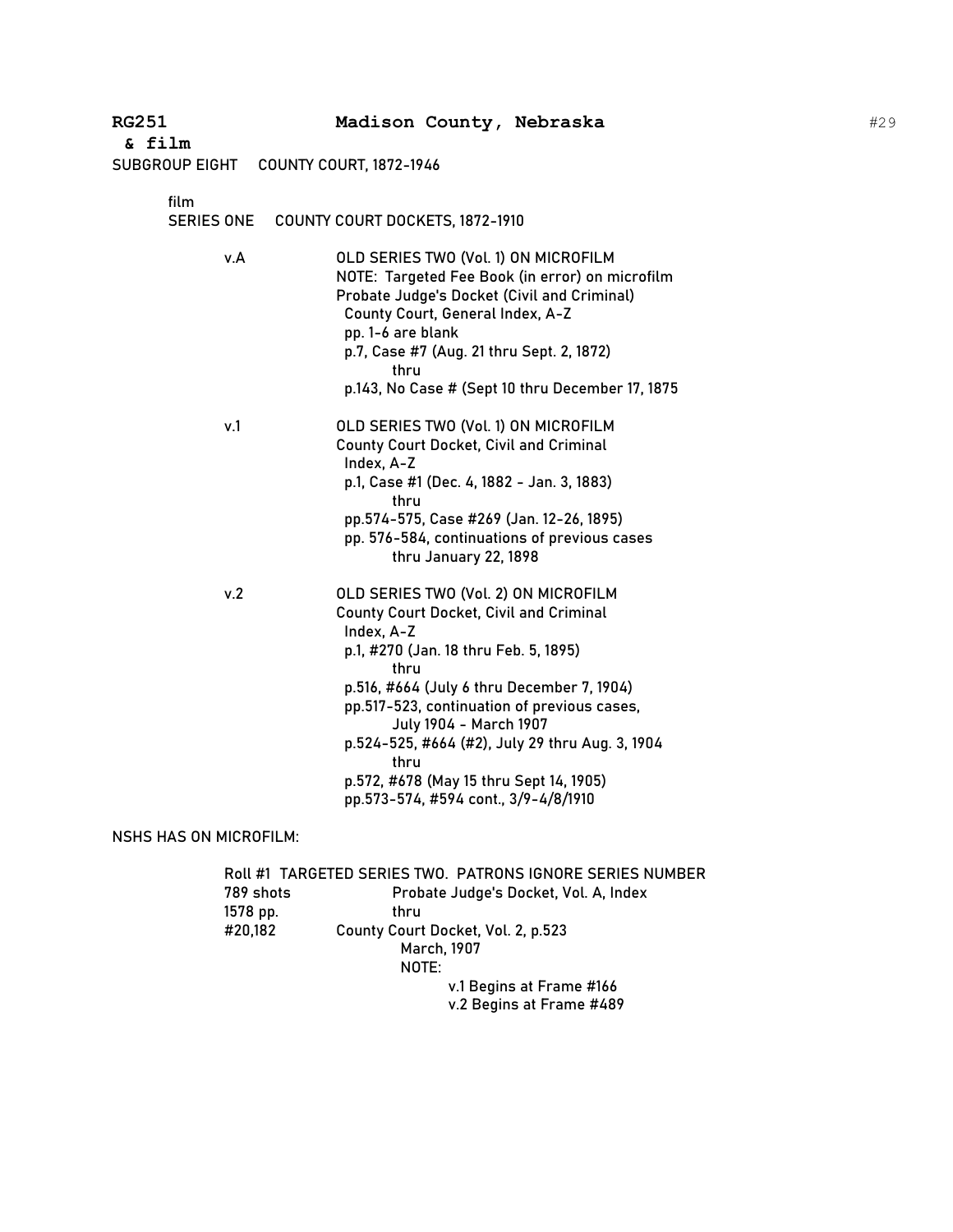SUBGROUP EIGHT COUNTY COURT

film

| SERIES ONE     COUNTY COURT DOCKETS - MICROFILM RECORD |
|--------------------------------------------------------|
|                                                        |

| Roll #2  | County Court Docket, Vol. 2, cont., p.524 |
|----------|-------------------------------------------|
| 35 shots | July 29, 1904                             |
| 50 pp.   | thru                                      |
| #20,183  | County Court Docket, Vol. 2, p.574        |
|          | April 8, 1910                             |

film<br>SER

|     | SERIES TWO JUSTICE DOCKETS ON MICROFILM, 1883-1906                                                                                                                                                                          |
|-----|-----------------------------------------------------------------------------------------------------------------------------------------------------------------------------------------------------------------------------|
| v.1 | Justice Docket E, Norfolk Precinct<br>Civil & Criminal, Herman Gerecke, Justice<br>p.1, Case #1 (June 13, 1883 - May 5, 1884)<br>thru                                                                                       |
|     | p.212, State v. McConaughy (Jan. 13-14, 1886)                                                                                                                                                                               |
| v.2 | <b>Justice Docket H, Norfolk Precinct</b><br>Civil & Criminal, George N. Beels, Justice<br>Index A-Z                                                                                                                        |
|     | p.1, Case #1 (March 1, 1890)<br>thru                                                                                                                                                                                        |
|     | p.466, Case #367 (May 2 thru June 3, 1891)<br>pp. 467-480 continuations of previous cases                                                                                                                                   |
| v.3 | Justice Docket I, Norfolk Precinct<br>Civil & Criminal, George N. Beels, Justice<br>Index A-Z<br>p.1, Case #368 (May 6, 1891)<br>thru                                                                                       |
|     | p.259, Case #589 (January 7, 1892)<br>pp.260-267, continuations of previous cases<br>pp.268-272, Jennings v. Orr continued<br>from Docket H, p.476 (May 10 - Sept 24, 1895)<br>pp.273-276, continuations of previous cases, |
|     | November 1891 - March 1898                                                                                                                                                                                                  |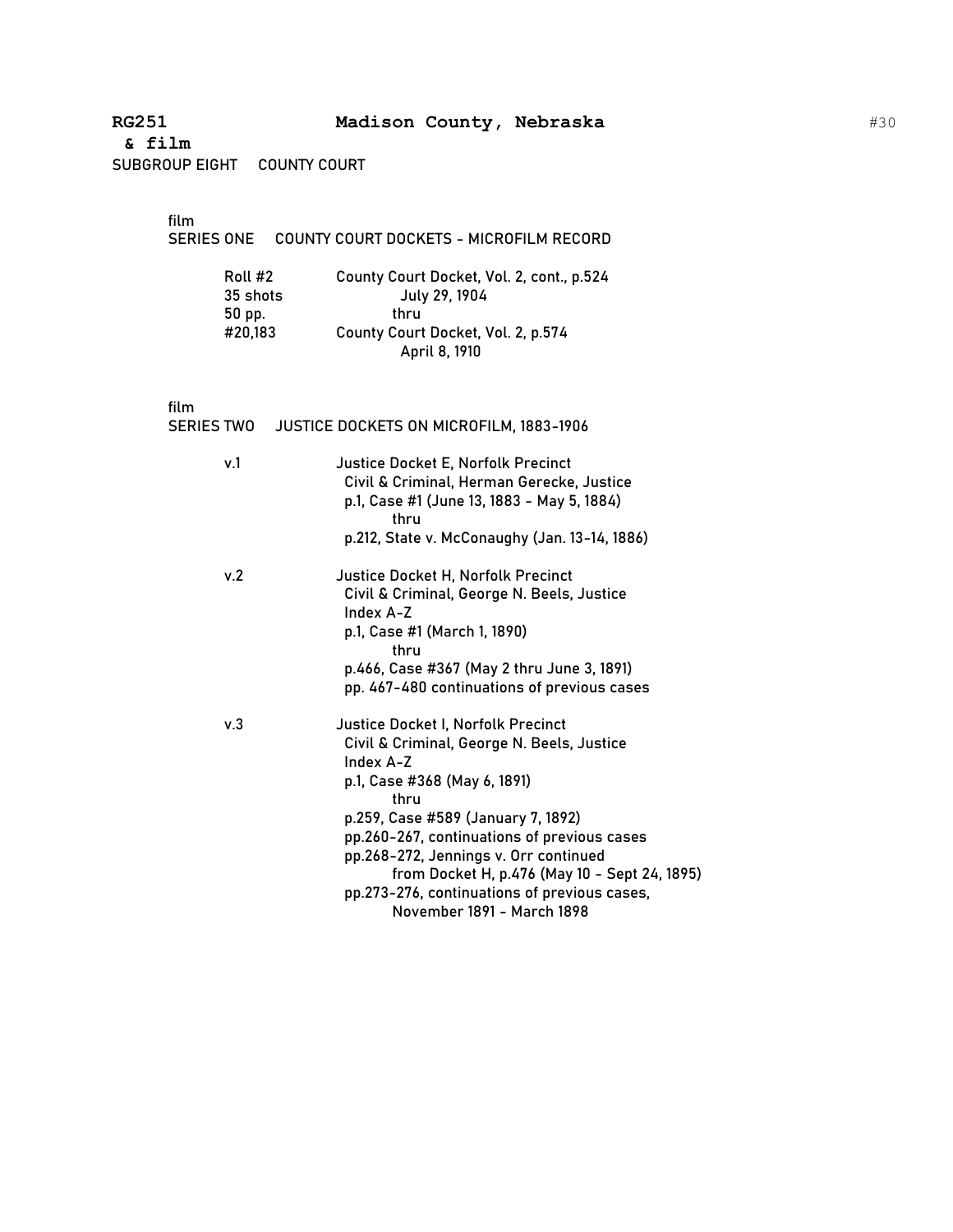| RG251<br>& film           | Madison County, Nebraska                                                                                                                                                                                                                                                                                                                                                                                                                                                                                      |
|---------------------------|---------------------------------------------------------------------------------------------------------------------------------------------------------------------------------------------------------------------------------------------------------------------------------------------------------------------------------------------------------------------------------------------------------------------------------------------------------------------------------------------------------------|
|                           | SUBGROUP EIGHT COUNTY COURT (cont)                                                                                                                                                                                                                                                                                                                                                                                                                                                                            |
| film<br><b>SERIES TWO</b> | <b>JUSTICE DOCKETS (cont)</b>                                                                                                                                                                                                                                                                                                                                                                                                                                                                                 |
| v.4                       | Justice Docket J, Norfolk Precinct<br>Civil and Criminal, Herman Gerecke, Justice<br>Index A-Z<br>p.1, Case #1 (January 15 - Feb. 22, 1892)<br>thru<br>p.422, U. Gregory, Justice,<br>Zelzkorn v. Hoffman, 4/3/1896 - 3/9/1897<br>pp.423-431, cont. of previous cases, 1896-1897<br>p.432, State v. Dwight & Hurst(?), March 17, 1897<br>pp.433-450, cont. of previous cases, 1895-1904<br>thru<br>p.452, Marriages, 1892-1893<br>Vorqutz (?)-Schroder, February 3, 1892<br>Lockwood-Small, February 26, 1893 |
| v.5                       | Justice Docket G, Norfolk Precinct<br>Civil and Criminal, George Correvon, Justice<br>Index A-Z<br>Case #1 (April 28 - July 28, 1894)<br>thru<br>p.532, Case #359 (Sept 29, 1894 - Apr 2, 1895)<br>NOTE: p.2 cont. from Docket F, p.294<br>NOTE: Back cover cont. from p.231 (12/22/1900)                                                                                                                                                                                                                     |
| v.5a                      | Justice Docket H, Norfolk Precinct<br>Civil & Criminal, George Correvon, Justice<br>Index A-Z<br>p.1, Case #1 (March 28 thru Apr. 2, 1895)<br>continued to Docket K, p.1<br>thru<br>p.446, Case #277 (November 20, 1895)<br>pp. 447-450, continuations of previous cases, 1895                                                                                                                                                                                                                                |
| v.6                       | Justice Docket K, Norfolk Precinct<br>Civil Cases, George Correvon, Justice<br>pp. 1-4, cont. from Correvon Docket H, p.450<br>p.5, Case #1 (November 25, 1895 - July 16, 1900)<br>thru<br>p.460, W. A. Goble, Justice<br>Case #380 (March 18 thru April 9, 1896)                                                                                                                                                                                                                                             |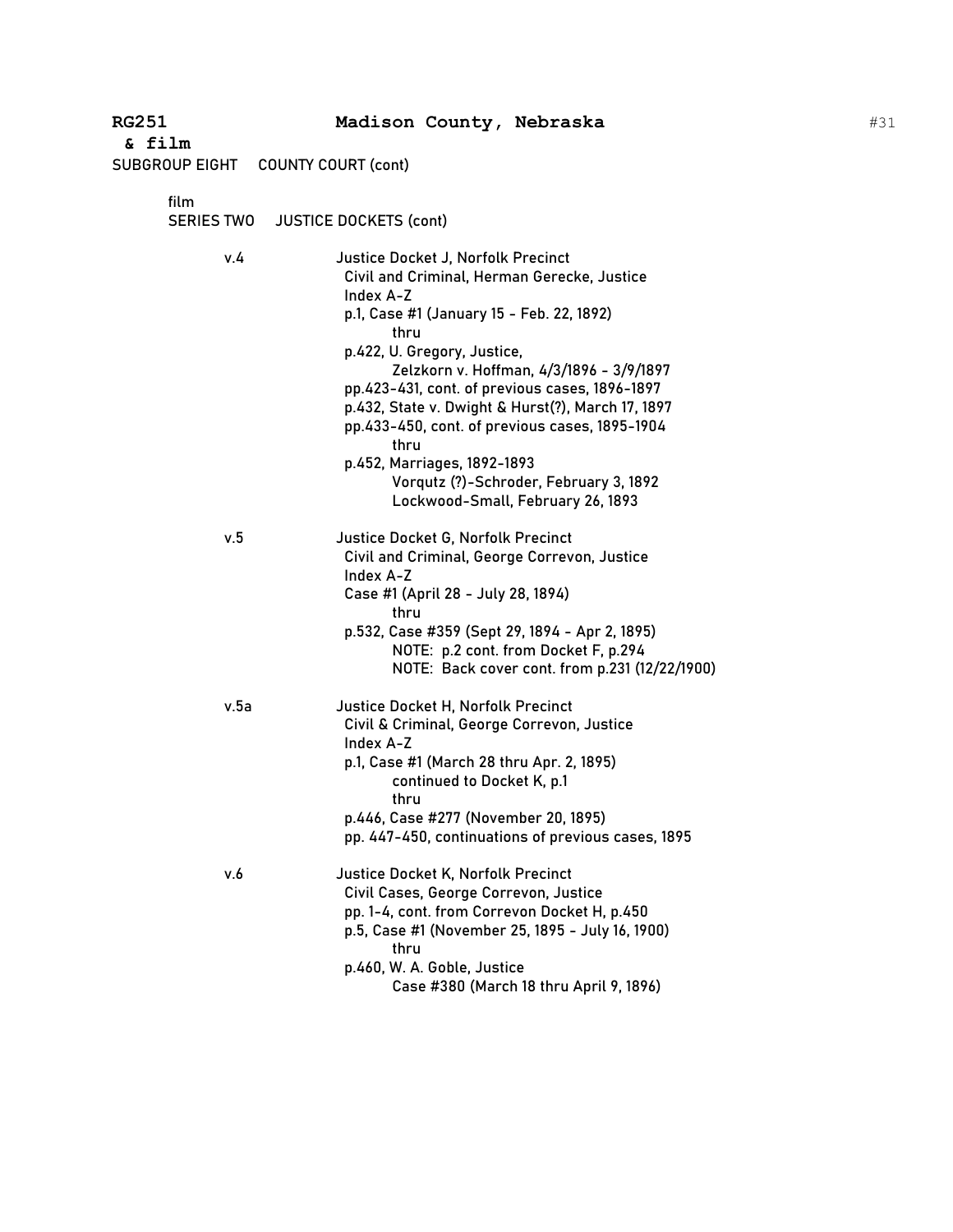| <b>RG251</b><br>& film    | Madison County, Nebraska                                                                                                                                                                                                                                                                                |
|---------------------------|---------------------------------------------------------------------------------------------------------------------------------------------------------------------------------------------------------------------------------------------------------------------------------------------------------|
| SUBGROUP EIGHT            | <b>COUNTY COURT (cont)</b>                                                                                                                                                                                                                                                                              |
| film<br><b>SERIES TWO</b> | <b>JUSTICE DOCKETS (cont)</b>                                                                                                                                                                                                                                                                           |
| v.7                       | Justice Docket L, Norfolk Precinct<br>Civil Cases, W. A. Goble, Justice<br>Index A-Z<br>p.1, Case #1 (March 21-25, 1896)<br>thru<br>p.612, Case #421 (January 30 - Feb. 3, 1897)                                                                                                                        |
| v.8                       | <b>Justice Docket M, Norfolk Precinct</b><br>Civil Cases, W. A. Goble, Justice<br>Index A-Z<br>p.1, Case #1 (February 1 - December 24, 1897)<br>thru<br>p.612, Case #449 (June 21 - July 21, 1898)<br><b>Continued Docket N, p.16</b>                                                                   |
| v.9                       | <b>Justice Docket, Norfolk Precinct</b><br>Civil & Criminal, U. Gregory, Justice<br>Index A-Z<br>p.1 (April 6, 1896)<br>thru<br>p.441, Case #296 (July 22 - August 16, 1899)<br>pp.442-449, continuations of previous cases<br>p.450 - Marriage, Johnson-Nance, July 21, 1897                           |
| v.10                      | <b>Justice Docket N, Norfolk Precinct</b><br>Civil & Criminal, W. A. Goble, Justice<br>Index A-Z<br>p.1 continued from Docket M<br>p.2, Case #1 (July 18 - November 12, 1898)<br>thru<br>p.575, January 24 - February 1, 1902<br>pp.576-580, cont. of previous cases, 1902-1906                         |
| v.11                      | <b>Justice Docket, Norfolk Precinct</b><br>Civil & Criminal, Samuel W. Hayes, Justice<br>Index A-Z<br>p.1, Case #297 (August 1, 1899)<br>thru<br>p.183, Case #473 (December 11-13, 1901)<br>C. F. Eiseley, Justice<br>p.184, Case #184 (January 5, 1902)<br>thru<br>p.295, Case #304 (March 6-16, 1903) |

NOTE: Microfilm Record for Series Two begins on next page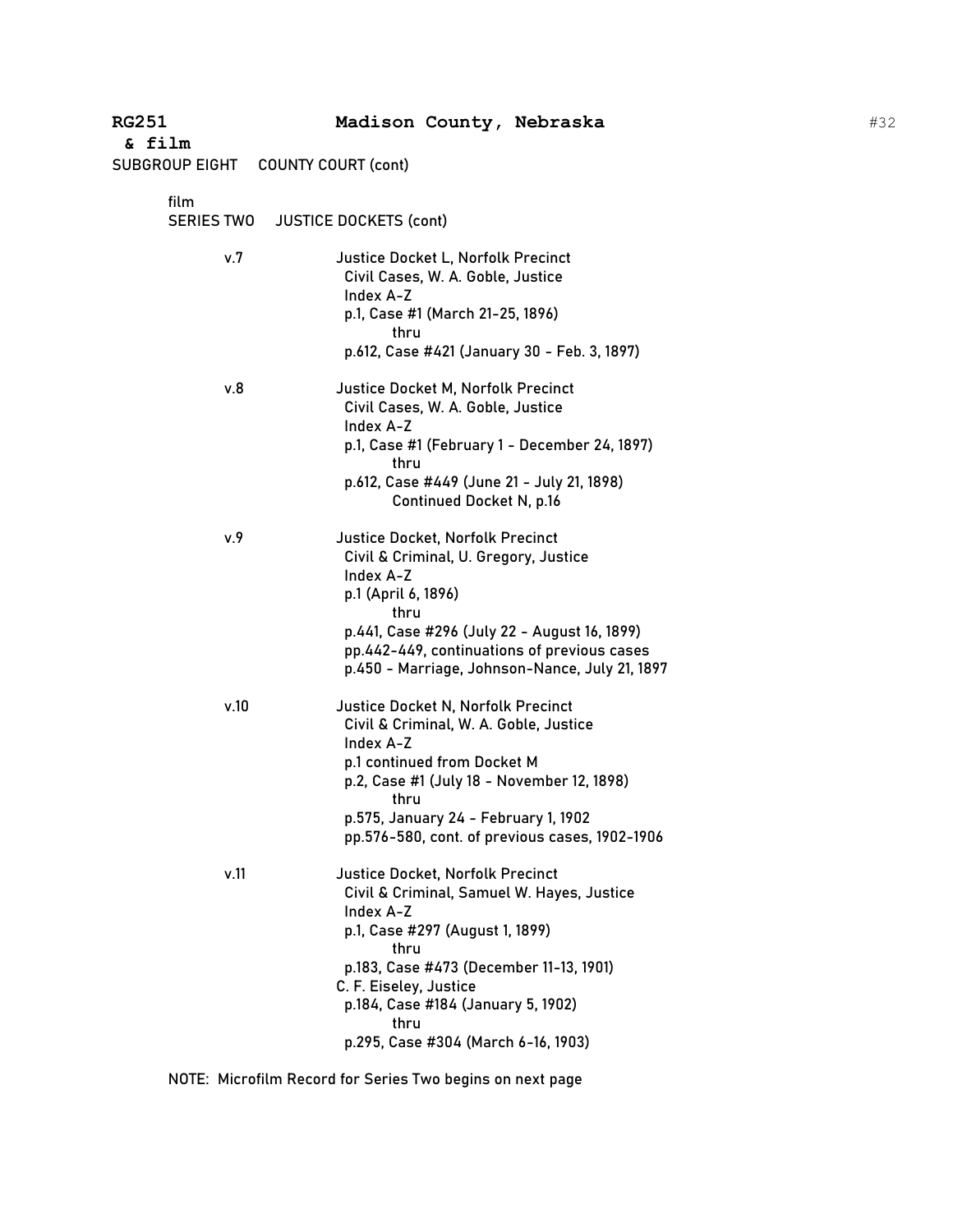| <b>RG251</b><br>& film<br>SUBGROUP EIGHT                  | Madison County, Nebraska<br><b>COUNTY COURT (cont)</b>                                                                                                                                                                                                                     |
|-----------------------------------------------------------|----------------------------------------------------------------------------------------------------------------------------------------------------------------------------------------------------------------------------------------------------------------------------|
| film<br><b>SERIES TWO</b>                                 | JUSTICE DOCKETS - MICROFILM RECORD                                                                                                                                                                                                                                         |
| Roll #2<br>frame #036<br>732 shots<br>1499 pp.<br>#20,183 | Justice Docket E, Index and<br>p.1 (June 13, 1883)<br>thru<br>Justice Docket J, p.75<br>August 4-13, 1892<br>NOTE:<br>Dockets F-H (Orig.), not filmed<br>Docket H (v.2) Begins at Frame #279<br>Docket I (v.3) Begins at Frame #548<br>Docket J (v.4) Begins at Frame #712 |
| Roll #3<br>727 shots<br>1454 pp.<br>#20,184               | Justice Docket J, p.76<br>#69, January 24, 1894<br>thru<br>Justice Docket H, p.450<br>continuations of Docket H Cases, 1895<br>NOTE:<br>Docket G-Correvon (v.5) Begins Frame #200<br>Docket H-Correvon (v.5a) Begins Frame #487                                            |
| Roll #4<br>766 shots<br>1532 pp.<br>#20,185               | Justice Docket K, Index and<br>p.1 continued from Docket H, p.450 (1895)<br>thru<br>Justice Docket M, p.281<br>August 20, 1897 - August 20, 1900<br>(continued Docket N, p.255)<br>NOTE:<br>Docket L (v.7) Begins at Frame #269<br>Docket M (v.8) Begins at Frame #604     |
| Roll #5<br>756 shots<br>1512 pp.<br>#20,186               | Justice Docket M cont., p.282<br>#211 (August 17, 1897-March 7, 1901)<br>thru<br>Justice Docket N, p.580<br>continuations of previous cases, 1902-1906<br>NOTE:<br>Docket, Norfolk Pct, 1896-1899, Frame #189<br>Docket N (v.10) Begins at Frame #434                      |
| Roll #6<br>334 shots<br>668 shots<br>#20,187              | Justice Docket, Norfolk Pct. (v.11),<br>S. W. Hayes, JP, #297 (August 1, 1899)<br>thru<br>Justice Docket, Norfolk Pct. (v.11),<br>C. F. Biseley, JP, #304 (March 6-16, 1903)                                                                                               |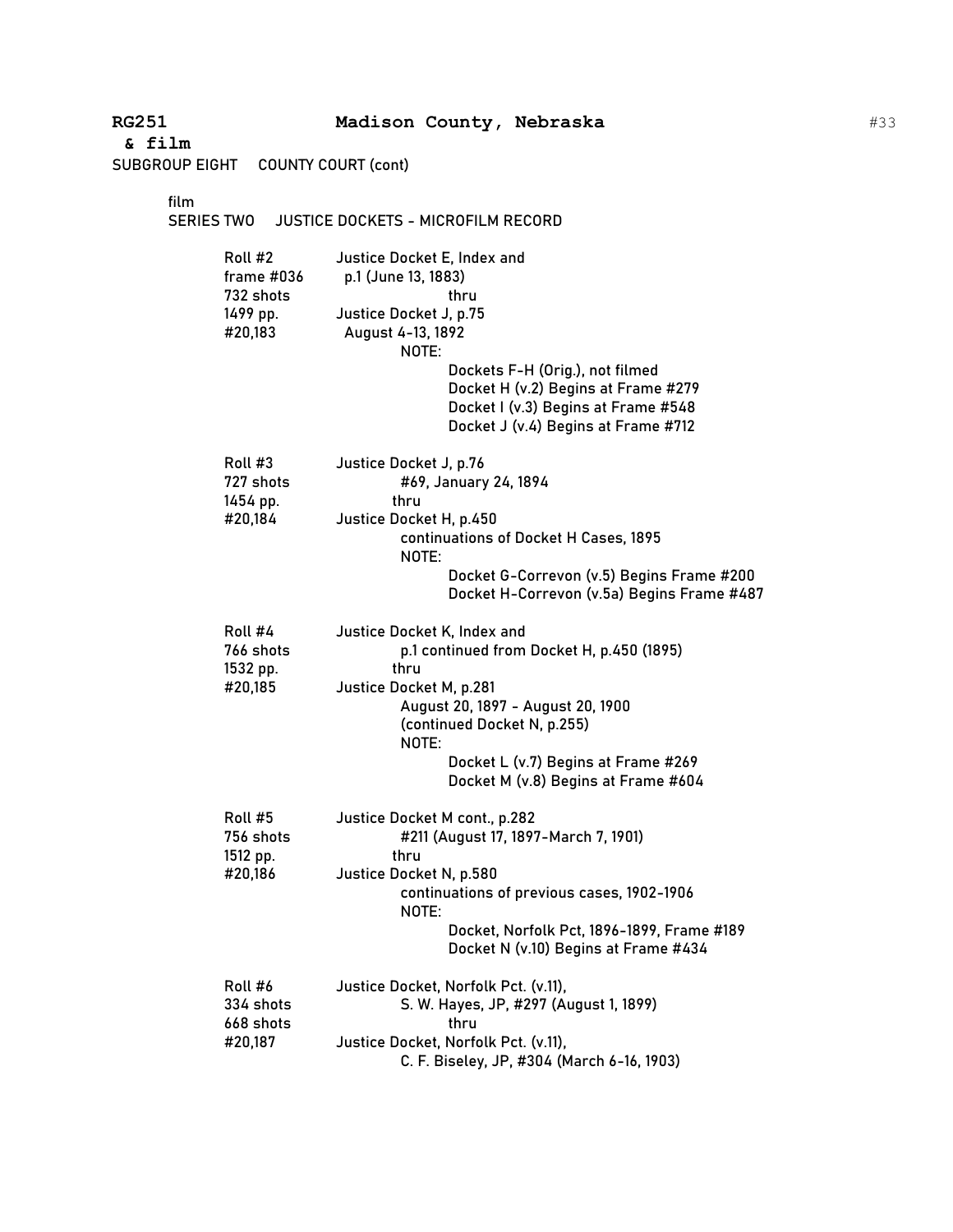| <b>RG251</b><br>& film | Madison County, Nebraska                                                                                                                                                                                                                                                                                                                        |
|------------------------|-------------------------------------------------------------------------------------------------------------------------------------------------------------------------------------------------------------------------------------------------------------------------------------------------------------------------------------------------|
| SUBGROUP EIGHT         | <b>COUNTY COURT (cont)</b>                                                                                                                                                                                                                                                                                                                      |
| <b>SERIES TWO</b>      | JUSTICE DOCKETS NOT ON MICROFILM (unorganized)                                                                                                                                                                                                                                                                                                  |
| v.12                   | <b>Justice Docket Q, 1902-1907</b><br>Civil and Criminal, J. H. Conley, JP<br>p.1 (April 3, 1902) thru p.135 (Dec. 13, 1902)<br>pp.136-137, continuations of previous cases<br>pp.138-432, S. W. Hayes, Justice<br>#1 (Dec. 22, 1902) - #226 (Nov. 9, 1905)<br>pp.433-627, Geo. C. Lambert, Justice<br>#1 (Dec. 5, 1906) - #174 (June 27, 1907) |
|                        | v.13-14 Justice Dockets R & S, 1907-1914 - MISSING                                                                                                                                                                                                                                                                                              |
| v.15                   | Justice Docket T, 1914-1916<br>Civil, C. F. Eiseley, Justice<br>p.1 (#1), June 23, 1914 - p.247 (Nov. 4, 1916)                                                                                                                                                                                                                                  |
|                        | v.16-21 Justice Dockets U-Z, 1916-1924 - MISSING                                                                                                                                                                                                                                                                                                |
| v.22                   | Justice Docket AA, Norfolk, 1925-1927<br>Civil & Criminal<br>p.1, P. M. Barrett, Justice, Jan. 15, 1925<br>thru<br>p.433, Sherman Willey, Justice, June 14, 1927                                                                                                                                                                                |
| v.23                   | Justice Docket BB, Norfolk, 1927-1929<br>Civil & Criminal, Sherman Willey, Justice<br>p.1 (#1), June 1927 thru p.440 (Feb. 7, 1929)                                                                                                                                                                                                             |
| v.24                   | Justice Docket CC, Norfolk, 1929-1930<br>Civil & Criminal, Sherman Willey, Justice<br>p.1 (Feb. 13, 1929) thru p.620 (June 3, 1930)<br>pp.621-632, continuations of previous cases<br>thru September 1, 1933                                                                                                                                    |
| v.25                   | Justice Docket DD, 21st Dist., 1930-1933<br>Civil & Criminal<br>p.1 (June 21, 1930), Sherman Willey, Justice<br>thru<br>p.652, #305, Sept. 18, 1933, P. M. Barrett, JP                                                                                                                                                                          |
| v.26                   | Justice Docket EE, Norfolk Pct, 1933-1938<br>Civil & Criminal, P. M. Barrett, Justice<br>#306 (Sept. 29, 1933) thru March 15, 1938                                                                                                                                                                                                              |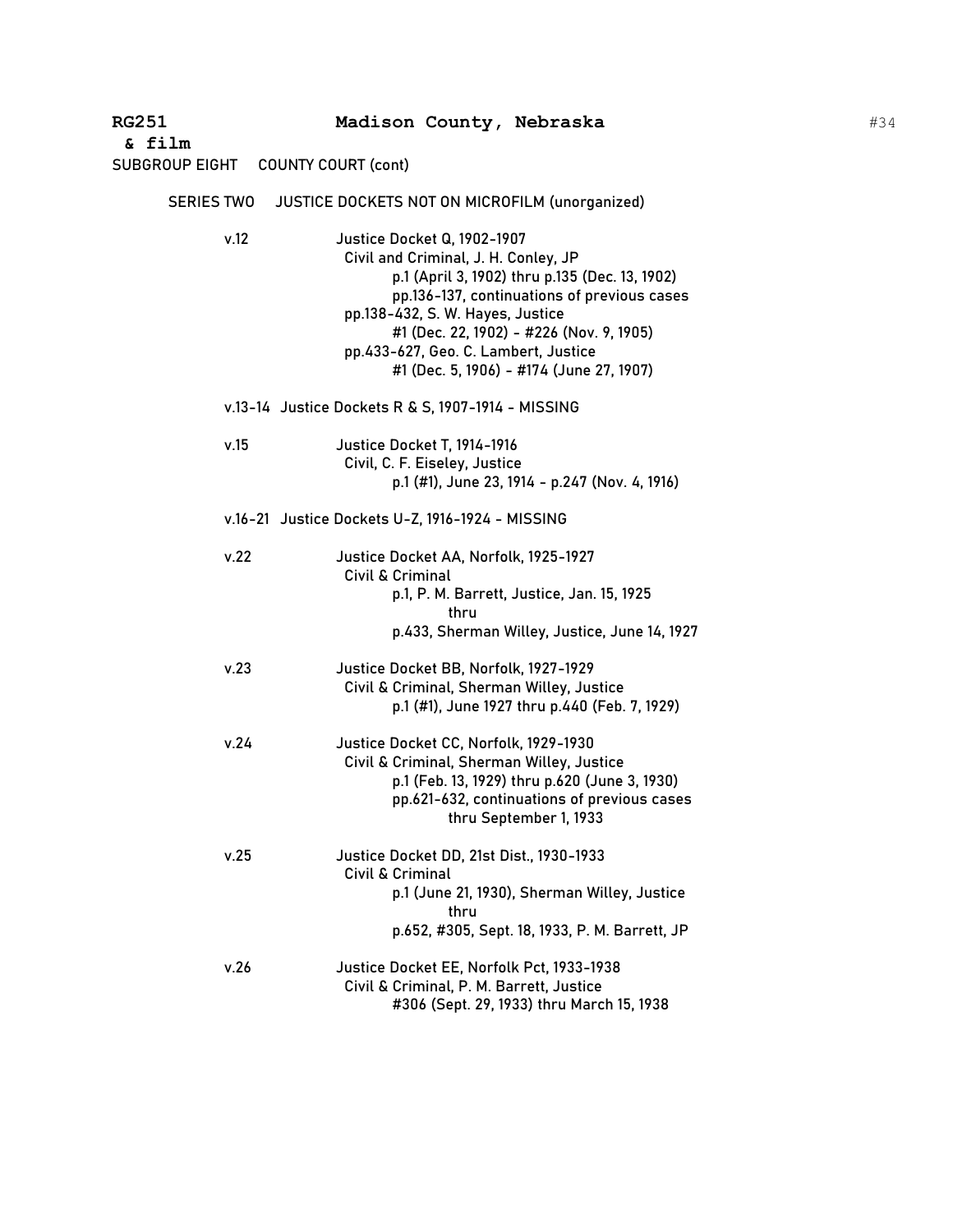| <b>RG251</b>          | Madison County, Nebraska                                                                    |
|-----------------------|---------------------------------------------------------------------------------------------|
| & film                |                                                                                             |
| <b>SUBGROUP EIGHT</b> | <b>COUNTY COURT (cont)</b>                                                                  |
| <b>SERIES TWO</b>     | <b>JUSTICE DOCKETS NOT ON MICROFILM (unorganized)</b>                                       |
| v.27                  | Justice Docket FF, Norfolk Pct., 1937-1940<br>Civil & Criminal                              |
|                       | p.1, P. M. Barrett, Justice, Nov. 29, 1937<br>thru                                          |
|                       | p.212, Tracy D. Leedom, Justice, May 11, 1940                                               |
| v.28                  | Justice Docket D-1, Norfolk, 1931-1933<br>Civil & Criminal                                  |
|                       | #1, John F. Flynn, Justice, Oct. 27, 1931<br>thru                                           |
|                       | #330, Sherman Willey, Justice, June 10, 1933                                                |
| v.29                  | Justice Docket E-1, Norfolk, 1933-1935                                                      |
|                       | Civil & Criminal, Sherman Willey, Justice<br>p.1 (June 17, 1933) thru p.323 (July 24, 1935) |
| v.30                  | Justice Docket F-1, Norfolk, 1935-1940                                                      |
|                       | Civil & Criminal                                                                            |
|                       | #1, Serman Willey, Justice, July 30, 1935<br>thru                                           |
|                       | p.330, Tracy D. Leedom, Justice, Feb. 6, 1940                                               |
| v.31                  | Justice Docket G-1, Norfolk, 1939-1946<br>Civil & Criminal                                  |
|                       | State v. Manzer, Dec. 4, 1939 (Leedom, Justice)<br>thru                                     |
|                       | p.264, J. L. Fisher, Justice, July 3, 1946                                                  |

SUBGROUP NINE DISTRICT COURT

No records of this office have as yet been transferred to the State Archives in paper format or bound volumes.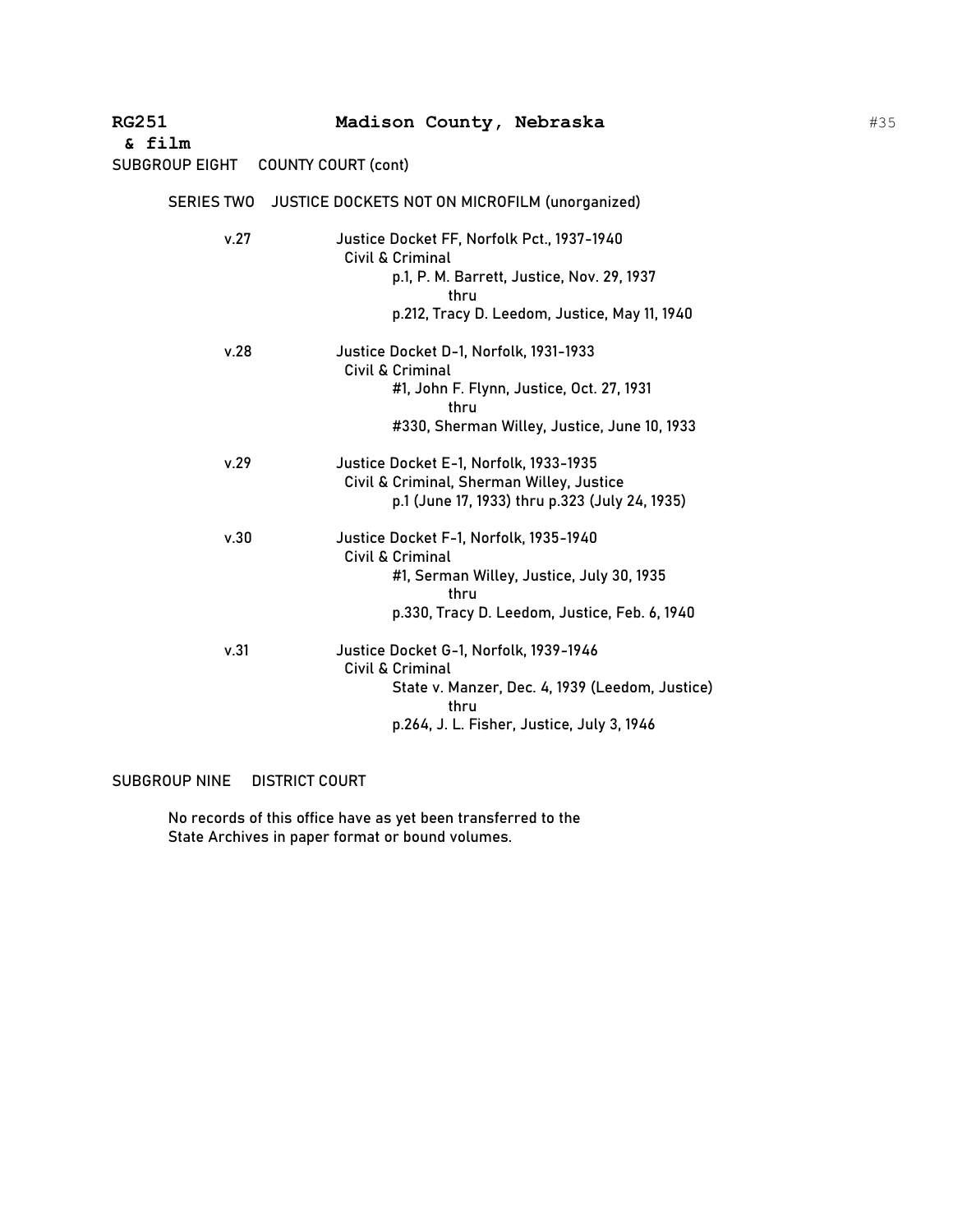SUBGROUP TEN SUPERINTENDENT OF SCHOOLS

No records of this office have as yet been transferred to the State Archives

SUBGROUP ELEVEN SCHOOL DISTRICT RECORDS

film SERIES ONE SCHOOL DISTRICT #52, 1897-1909

- v.1 Classification Record & Term Summary August 16, 1897 - April 28, 1905
- v.2 Director's Record, 1899-1909 Annual Meeting Minutes, 6/25/1900-6/26/1905 Record of School Officials, 1899-1909 School Dist. minutes, 3/10-6/26/1904 pp.30-45 are blank Teachers Contracts, 1900-1903 pp.54-69 are blank Fiscal Records, 1902-1905 Treasurer's Records, 1900-1905 Annual Reports, July 1901 - 1904
- v.3 Attendance Register, Aug. 1898- Apr. 1902 Includes book inventory and Texbook Register, 1892-1902
- v.4 Text Book Register, Aug. 1898 Feb. 1909

film

SERIES ONE SCHOOL DISTRICT #52 - MICROFILM RECORD

| Roll #1 | Classification Record, Vol. 1, Aug. 16, 1897 |
|---------|----------------------------------------------|
| #13.398 | thru                                         |
|         | Text Book Register, 1898-1909                |

SERIES TWO MISCELLANEOUS SCHOOL DISTRICT RECORDS

| B.1 |     | Districts $#9 \& 51$                 |  |  |
|-----|-----|--------------------------------------|--|--|
|     |     | V.1-2 Treasurer's Records, 1949-1959 |  |  |
|     | V 3 | <b>School Census, 1880-1919</b>      |  |  |
|     | V 4 | Attendance Register, 1943-1953       |  |  |